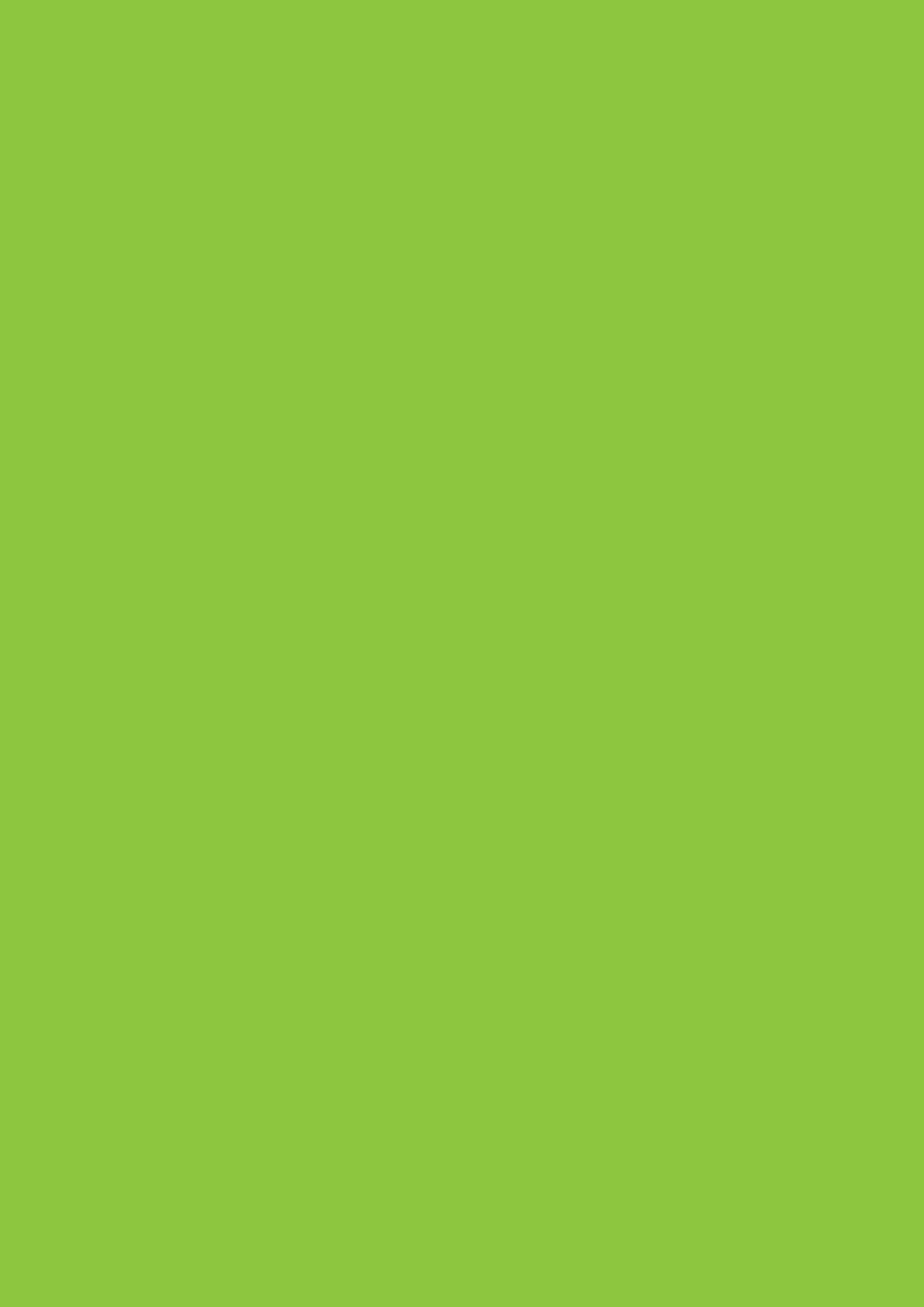### **Guidelines for Annual Reports and Financial Statement FOR Non-Governmental Organisations**

UPDATED JUNE 2013

## 1. INTRODUCTION

**Dóchas members strive to apply human rights standards in their work. Such standards are based on three key principles of accountability:**

- $\star$  Participation: ensuring all those who are affected are involved in decision-making
- $\star$  Transparency: disclosing information relating to governance, finances and performance
- $\star$  Standards: articulating and adhering to professional standards of conduct and performance

This document contains the three separate updated reporting templates, each relating to a particular size of organisation, measured by its annual income. Each reporting template has the common purpose of guiding each member organisation in respect of how it should report on its annual performance

#### **These reporting templates are structured by Dóchas to meet the following imperatives:**

#### 1.1 Overall Approach to Accountability, Quality and Impact

The most effective NGOs are those that work to their strengths, and are able to mobilise the skills of the people that they serve. Their impact is linked to their responsiveness to people's needs, and it is the strength of their bonds with all those affected by, or interested in their work that matters, rather than their scale of operation.

Development cooperation is based on such trust, and it must extend in all directions. This means within the member's own organisation, with its volunteers and supporters, and between the member organisation and its beneficiaries and local development partners. It must also exist between the member organisation and its institutional donors, as well as with the providers of donations and private grants. All donors, whether governments, institutional agencies, companies, or individuals, must have confidence that the money given is used appropriately and effectively.

Beneficiaries and local development partners must have confidence in the support being provided by the member organisation. They must be encouraged and helped to give feedback to the member organisation where they feel such support is not working, and need to experience that such feedback is acted upon properly.

Dóchas is committed to maximising the impact and quality of its members' work. In this context it promotes NGO cooperation, shared learning and the application of shared standards of practice. Dóchas members endeavour to adhere to the Irish Development NGOs Code of Corporate Governance and to the Charities SORP standard of financial accounting.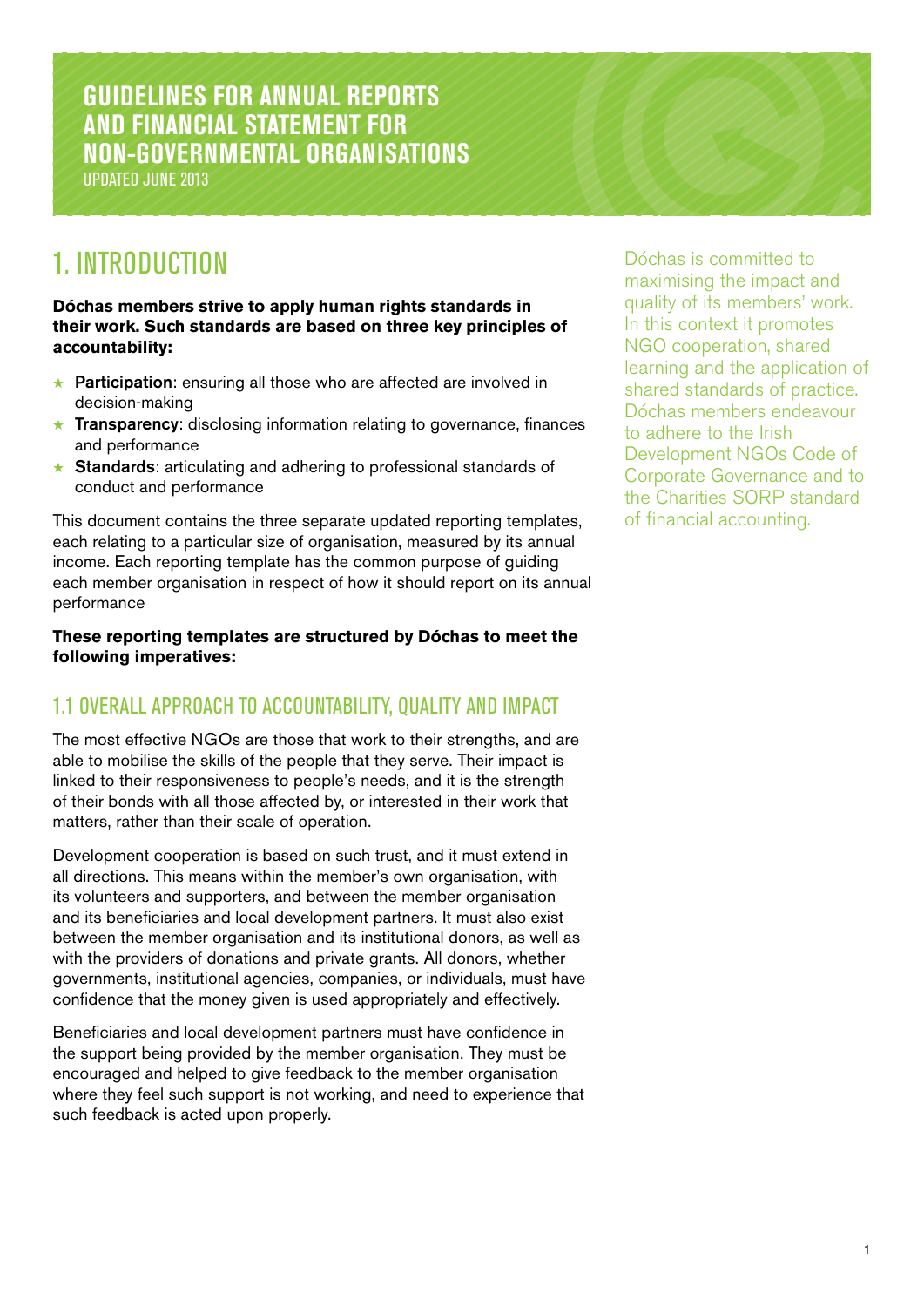## **Guidelines for Annual Reports and Financial Statement FOR Non-Governmental Organisations**

UPDATED JUNE 2013

Underpinning all of this is trust. Trust can only be established and maintained if there is an appropriate accountability mind-set in each member organisation involved in development cooperation.

The member organisation must be able to demonstrate that its own principles of accountability are migrated into the local development partners, particularly when operating in a jurisdiction with a corruption reputation. What this means for the member organisation is that it must be accountable for its own affairs, while also setting parallel standards of accountability for the wider development sector.

#### **Dóchas members are proud of their diversity, aware that, as 'civil society organisations', Irish NGOs come in all shapes and sizes.**

They choose to act in different ways, reflecting the different interests of their supporters and their core values, and dealing with different standards of regulation. However, they are bound by a shared commitment to longlasting improvements in the lives of the people for whom they are working. These factors make accountability difficult to determine and even harder to impose on such development organisations. Donors dealing with funding applications from this diverse group of NGOs need to know that the organisations are committed to best practice in the areas of accountability, quality and impact.

**Dóchas members subscribe to the Istanbul Principles for Development Effectiveness,** and are committed to improving transparency and being fully accountable for their actions. Availing of the support of Dóchas and other organisations, they have set professional standards for their work, applying codes of conduct and governance to demonstrate that the sector is self-regulating. Out of this self-regulatory approach, Dóchas has developed a set of core principles of accountability,

This particular evolution of reporting templates is a working example of how Dóchas is supporting its member organisations to apply The Code of Corporate Governance in tandem with interpreting how best to apply Charities SORP requirements.

quality and impact, as well as other policies and practices.

#### 1.2 The Importance of Governance

By applying The Code of Corporate Governance, each member organisation is developing good internal structures along corporate professional lines, in order to be able to hold itself accountable from within, to offer transparency to its stakeholders, and to operate more effectively.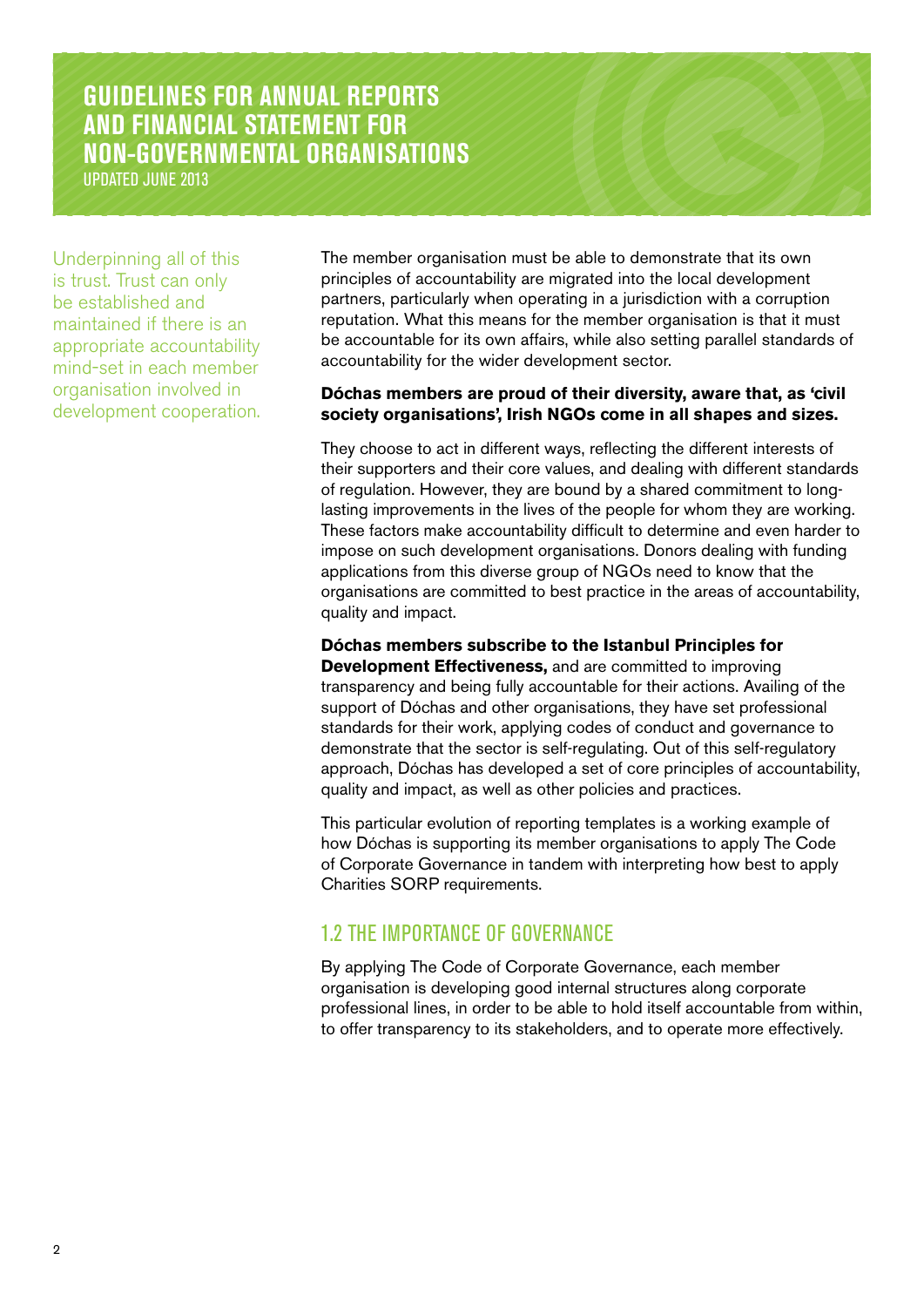## **Guidelines for Annual Reports and Financial Statement FOR Non-Governmental Organisations**

UPDATED JUNE 2013

#### 1.3 Transparency and Public Accountability

Dóchas is encouraging each member organisation to use its Annual Report and Financial Statements as a means of enhancing transparency and public accountability. This is a good practice in terms of preparing for the requirements of the International Aid Transparency Initiatives (IATI).

#### 1.4 Updated Reporting Templates as a Self-Regulatory Facility

In the absence of a functioning Irish Charity Regulator and the nonmandatory nature in Ireland of Charities SORP compliance, these templates provide a degree of clarity to member organisations and to statutory auditors alike. This helps the sector to effect self-regulation. The templates have the added value that they have seamlessly integrated the requirements of Charities SORP and The Code of Corporate Governance into one complete guidance document. This is of critical importance as the provisions of Charities SORP and The Code of Corporate Governance overlap extensively.

#### 1.5 Board Oversight

The templates are a practical usable tool that can enable boards to exercise their oversight role and to report accordingly on how they are following good practice in relation to risks, liquidity and results management, in the light of The Code of Corporate Governance.

Dóchas is encouraging each member organisation to use its Annual Report and Financial Statements as a means of enhancing transparency and public accountability.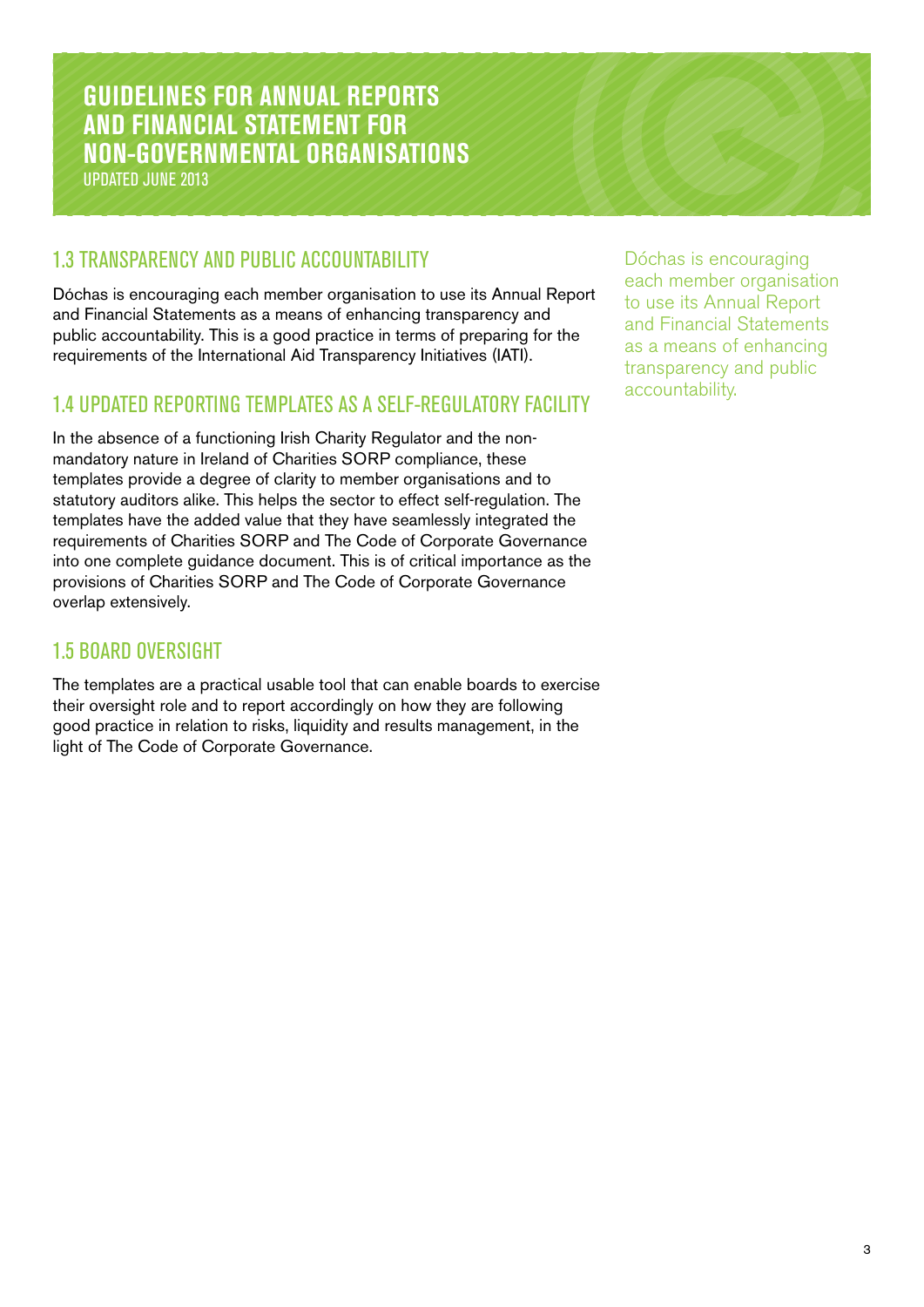# **Guidelines for Annual Reports and Financial Statements**

For Small sized NGOs Updated June 2013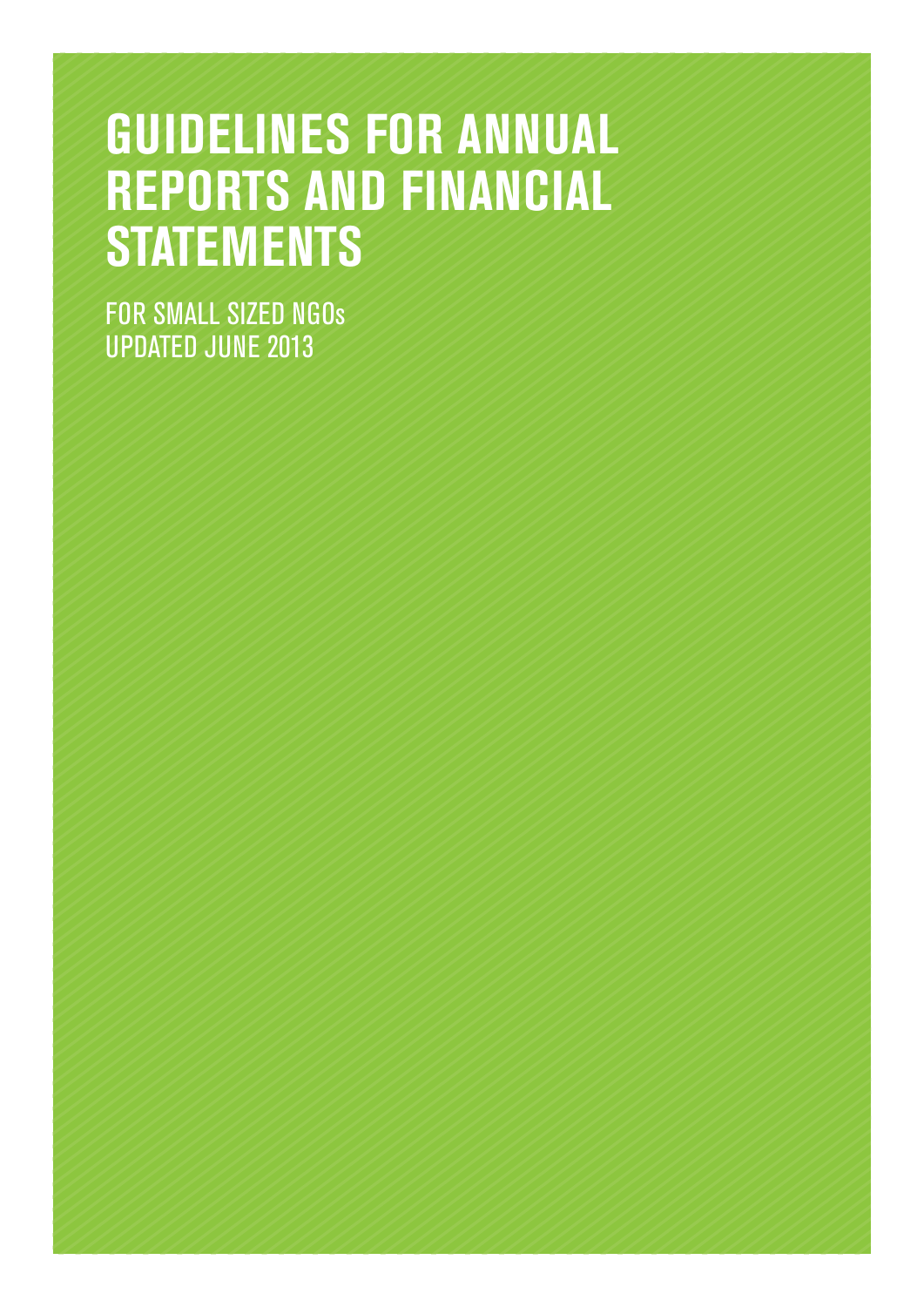UPDATED JUNE 2013

Dóchas recommends that Small sized Non Governmental Organisations (i.e. those with income of less than **€**1m per annum) use the following format when completing their Annual Report and Financial Statements. In this document Dóchas sets out recommended minimum standards of reporting for small-sized organisations wishing to adhere to these standards.

## Financial Statements

- ★ For all member organisations adopting Charities SORP it is necessary to state in the Financial Statements if these statements have been prepared in accordance with Charities SORP. Where there is any instance of departure from Charities SORP, these statements must contain a disclosure setting out the circumstances of the departure (ref. FRS 18). Among the other disclosure obligations of Charities SORP, emphasised in The Code of Corporate Governance, is the requirement in the notes to the Financial Statements to disclose the income bands for senior managers.
- ★ Irish charity companies require a Statement of Financial Activities (SOFA), rather than an Income & Expenditure Statement. The SOFA should be in columnar form to distinguish between restricted and unrestricted income, and between expenditure attributable to restricted income, and expenditure attributable to unrestricted income. The incoming resources subheading, and the outgoing resources subheadings, as specified in Charities SORP, should be utilised. However if the organisation has relatively few income and expenditure categories, the full use of the incoming and outgoing subheadings may be unwarranted.
- ★ The Balance Sheet should follow the Charities SORP format, particularly in respect of distinguishing between restricted and unrestricted reserves.
- ★ Irish NGOs that are companies must prepare a Cash Flow Statement as required by Irish company law and Charities SORP.
- ★ Dóchas members are required to clearly show their Total Domestically Generated Voluntary Income in the Incoming Resources section of their Audited Accounts.

Dóchas is committed to maximising the impact and quality of its members' work. In this context it promotes NGO cooperation, shared learning and the application of shared standards of practice. Dóchas members are committed to adhere to The Code of Corporate Governance and to Charities SORP standards of financial and performance accounting.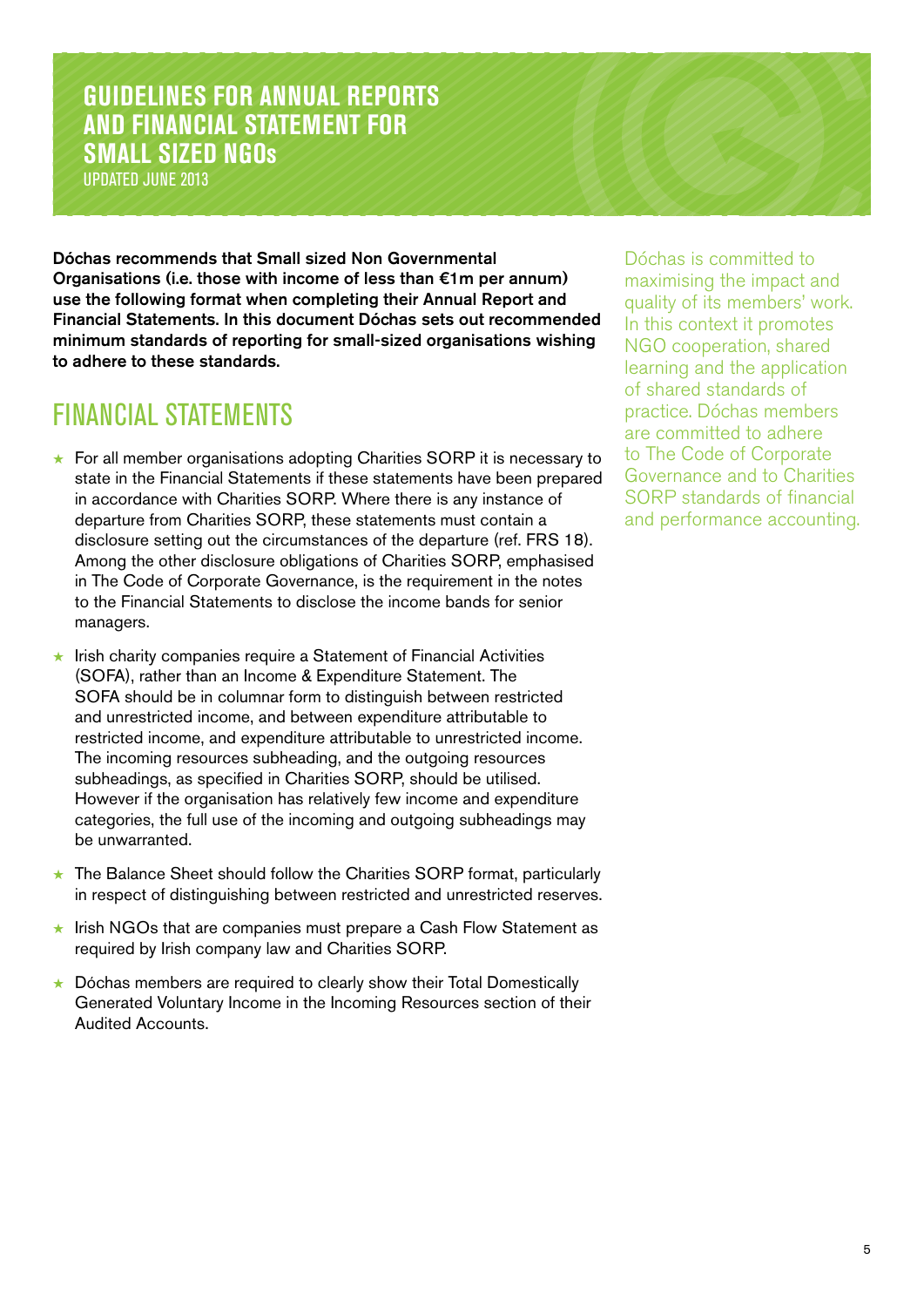UPDATED JUNE 2013

The Dóchas Code of Conduct on Images and Messages requires that Dóchas members "communicate our commitment to best practice in the communication of images and messages in all our public policy statements".

 $\star$  The notes to the Financial Statements should include additional details of the incoming resources depicted in SOFA. These details should make it possible to readily identify the costs incurred in securing each category of incoming resources, and the net income secured from fundraising activities. In addition, organisations in receipt of Irish Aid funding must avail of the notes to the Financial Statements to detail the extent of such support, contract by contract. In the same manner the notes to the Financial Statements should include details of the component costs of individual programmes, and the other notes required by Charities SORP to back up the balance of items in SOFA and the Balance Sheet. Of particular importance is a clear note that tracks the movements in individual restricted funds. Consideration should also be given to the inclusion of other SORP disclosure requirements.

## Directors' Report

#### Activities Undertaken, Results Achieved, Lessons Learned and Future Plans

- ★ The Directors' Report should include details of the programme and other activities that had been planned in advance for the year now ended, with information on the results for this year and an outline of the circumstances that facilitated or impeded the planned activity. Fundraising should be so reported on as an activity, and there should be particular emphasis on reporting the net outcome of fundraising efforts. There should be a note on the lessons learned as a result of dealing with programme difficulties, and on how these lessons are informing future programme approaches. There should be a follow-on note setting out what activities are planned for the succeeding year. The directors should briefly report here on the systems in place for planning, managing and tracking of programmes. The Directors' Report should state clearly what initiatives the board has developed in the past year, particularly in the areas of compliance with sectoral codes of practice and other initiatives ranging from improving the website, securing new income streams, raising the public profile of the organisation, to acquiring new facilities.
- $\star$  Typically, this report on these aspects should be not less than two pages, and thereafter with as many pages as necessary to properly inform the principal stakeholders.
- ★ The Dóchas Code of Conduct on Images and Messages requires that Dóchas members "communicate our commitment to best practice in the communication of images and messages in all our public policy statements".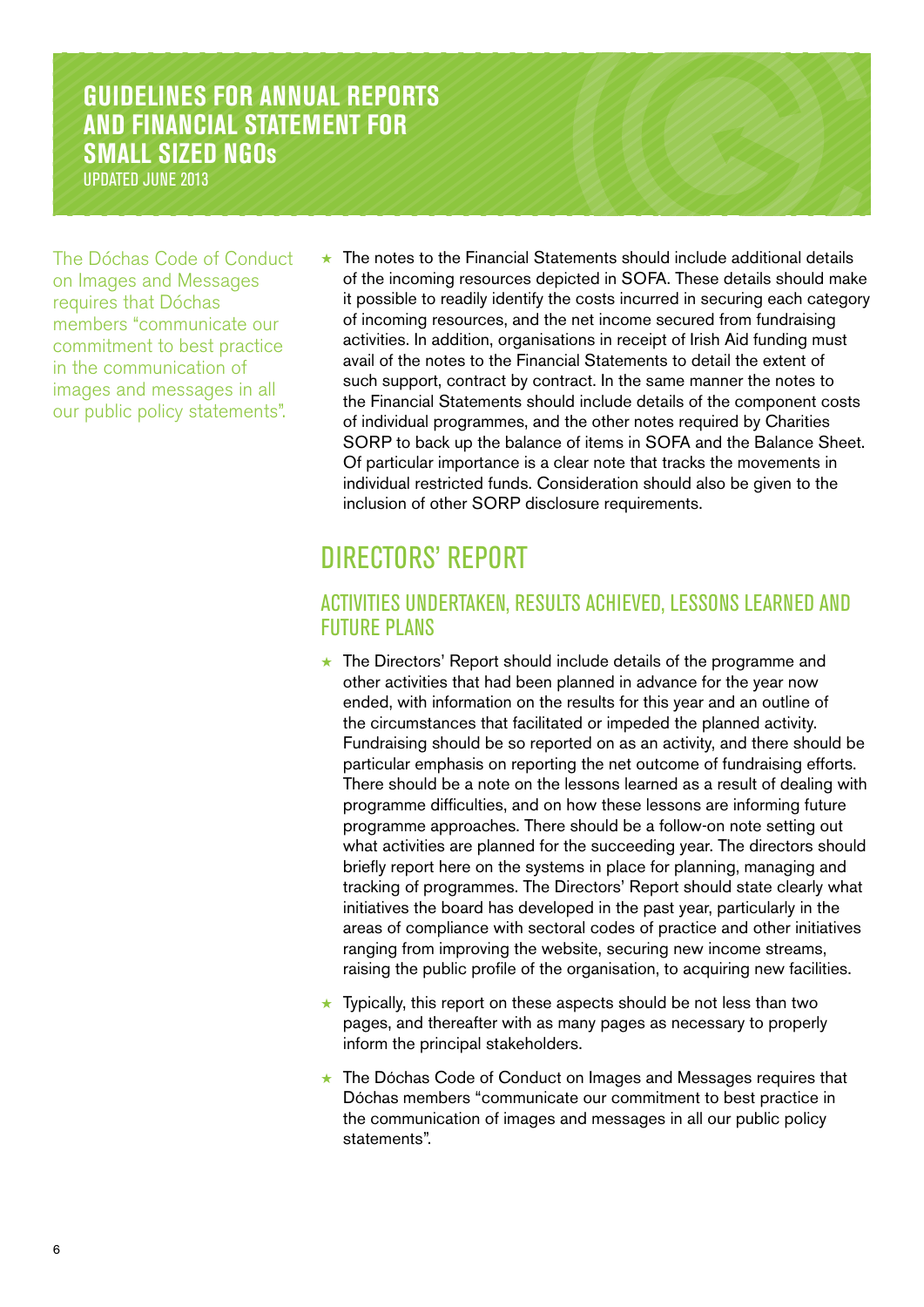UPDATED JUNE 2013

#### **GOVERNANCE**

- ★ The Directors' Report should include a section on governance to demonstrate that the board is properly governing the organisation. This section should describe the division of responsibility between the board and the organisation's management, and include the responsibilities that the board reserves to itself and does not delegate to management. It should set out how the board oversees the strategic direction of the organisation and the steps the board takes to ensure that the organisation is setting and reaching targets, confirming that it is signing off on annual plans and budgets, and is reviewing the outcomes of the statutory audit.
- ★ The Directors' Report on governance should also demonstrate how the board delegates responsibility to board committees, and explain the steps it takes to supervise such delegations. The core issue here is to demonstrate that the board is proactively overseeing the affairs of the organisation. The Report should mention the number of members of the board. It should refer to mechanisms for internal stakeholders (e.g. organisation members) and employees to provide recommendations or directions to the highest governance body.
- $\star$  All Dóchas members must state in their annual accounts that they subscribe to the principles contained in The Code of Corporate Governance, and – where relevant – describe where their governance practices deviated from the Code.

#### Risks

- ★ The Directors' Report should briefly describe the steps taken by the board to identify the principal risks facing the organisation. It should state what approach is taken to identify and assess risks, and describe what risk management arrangements have been put in place, including systems of monitoring and control, to ensure critical risks are avoided or their impact mitigated.
- ★ There should be a degree of formality about this process and a simple risk register should be maintained and utilised by the board for regular board reviews.
- ★ The Company Secretary should table one specific risk element for discussion at each meeting of the board's Finance and Audit Committee, so that over time the main risks get this level of attention.
- $\star$  The board at each meeting should consider the outcomes of this Committee's deliberations.

All Dóchas members must state in their annual accounts that they subscribe to the principles contained in The Code of Corporate Governance, and – where relevant – describe where their governance practices deviated from the Code.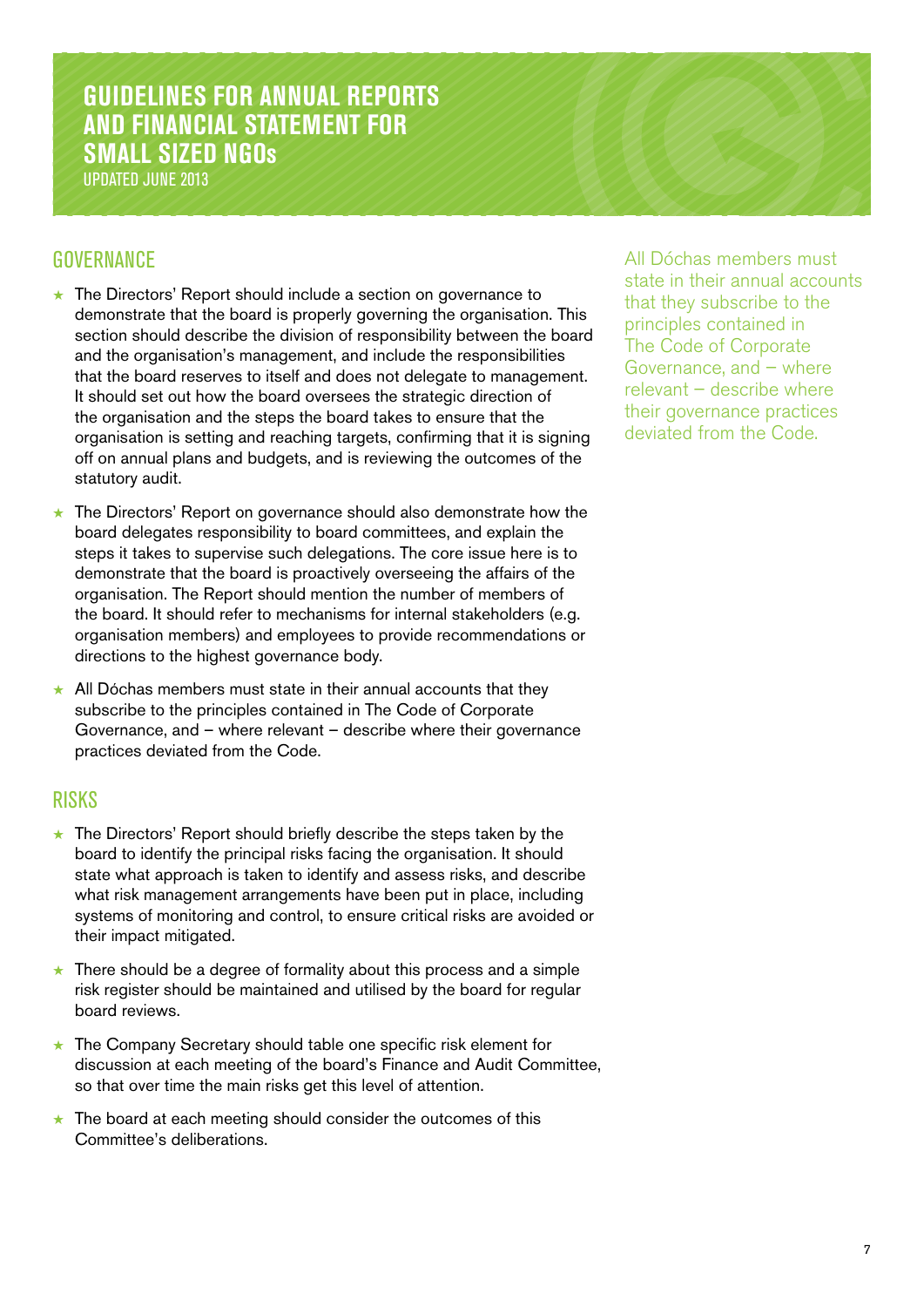UPDATED JUNE 2013

#### **RESERVES**

- ★ The Directors' Report should contain a short report on the board's approach to managing the organisation's reserves.
- ★ At a very minimum, an organisation should have a reserves policy, and the board should report each year in the Directors' Report on the status of the organisation's reserves, and how these match up with reserves policy.
- ★ There should be particular emphasis on the board's strategy in relation to designated reserves, particularly that element of unrestricted reserves that is aspired to so that the organisation could continue operations for an extended period in the event of a significant setback affecting core income.
- ★ There should also be a note on what other purposes are determined for the balance of the designated reserves, and an explanation of the policy regarding general reserves.
- ★ The core issue here is the extent to which the board concerns itself with managing its unrestricted reserves, and this is most critical where funding is received from institutions such as Irish Aid, and which is conditional on a specified level of self-financing either from current unrestricted income, or from available unrestricted reserves. The report on reserves should explain the linkages between identified risks and designated reserves.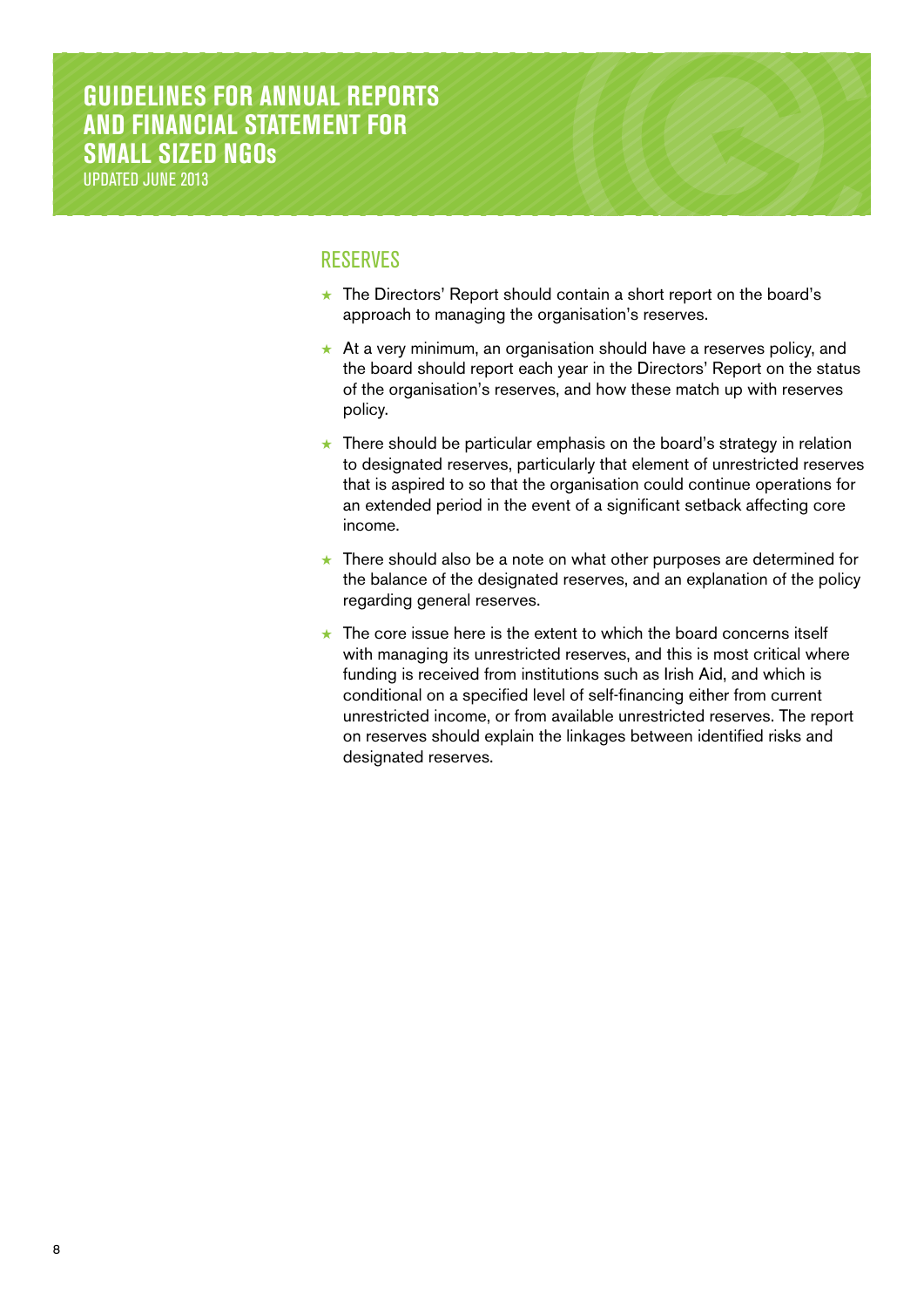# **Guidelines for Annual Reports and Financial Statements**

For Medium sized NGOs Updated June 2013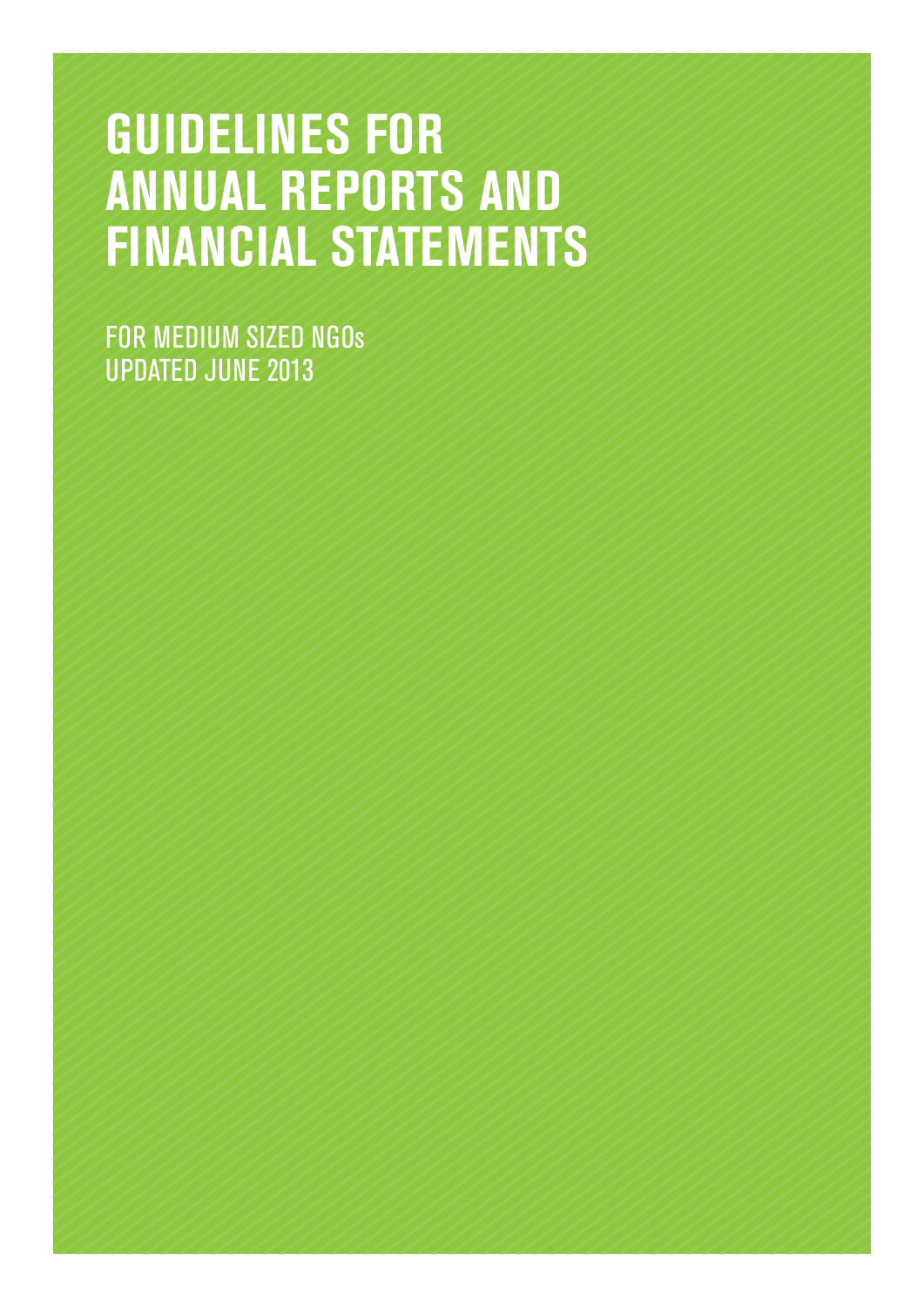UPDATED JUNE 2013

Dóchas is committed to maximising the impact and quality of its members' work. In this context it promotes NGO cooperation, shared learning and the application of shared standards of practice. Dóchas members endeavour to adhere to The Code of Corporate Governance and to Charities SORP standards of financial accounting.

Dóchas recommends that Medium sized Non Governmental Organisations (i.e. those with income between **€**1m and **€**3m per annum) use the following format when completing their Annual Report and Financial Statements. In this document, Dóchas sets out recommended minimum standards of reporting for medium-sized organisations wishing to adhere to these standards.

## Financial Statements

- ★ For all member organisations adopting Charities SORP it is necessary to state in the Financial Statements if these statements have been prepared in accordance with Charities SORP. Where there is any instance of departure from Charities SORP, these statements must contain a disclosure setting out the circumstances of the departure (ref. FRS 18). Among the other disclosure obligations of Charities SORP, emphasised in The Code of Corporate Governance, is the requirement in the notes to the Financial Statements to disclose the income bands for senior managers.
- ★ Irish charity companies require a Statement of Financial Activities (SOFA), rather than an Income & Expenditure Statement. The SOFA should be in columnar form to distinguish between restricted and unrestricted income, and between expenditure attributable to restricted income, and expenditure attributable to unrestricted income. The incoming resources subheading, and the outgoing resources subheadings, as specified in Charities SORP, should be utilised.
- ★ The Balance Sheet should follow the Charities SORP format, particularly in respect of distinguishing between restricted and unrestricted reserves.
- ★ Irish NGOs that are companies must prepare Cash Flow Statements as required by Irish company law and Charities SORP.
- ★ Dóchas members are required to clearly show their Total Domestically Generated Voluntary Income in the Incoming Resources section of their Audited Accounts.
- ★ The notes to the Financial Statements should include additional details of the incoming resources depicted in SOFA. In the same manner these notes should include details of the component costs of individual programmes, and the other notes required by Charities SORP to back up the balance of items in SOFA and the Balance Sheet. These details should make it possible to readily identify the costs incurred in securing each category of incoming resources. In addition, organisations in receipt of Irish Aid funding must avail of the notes to the Financial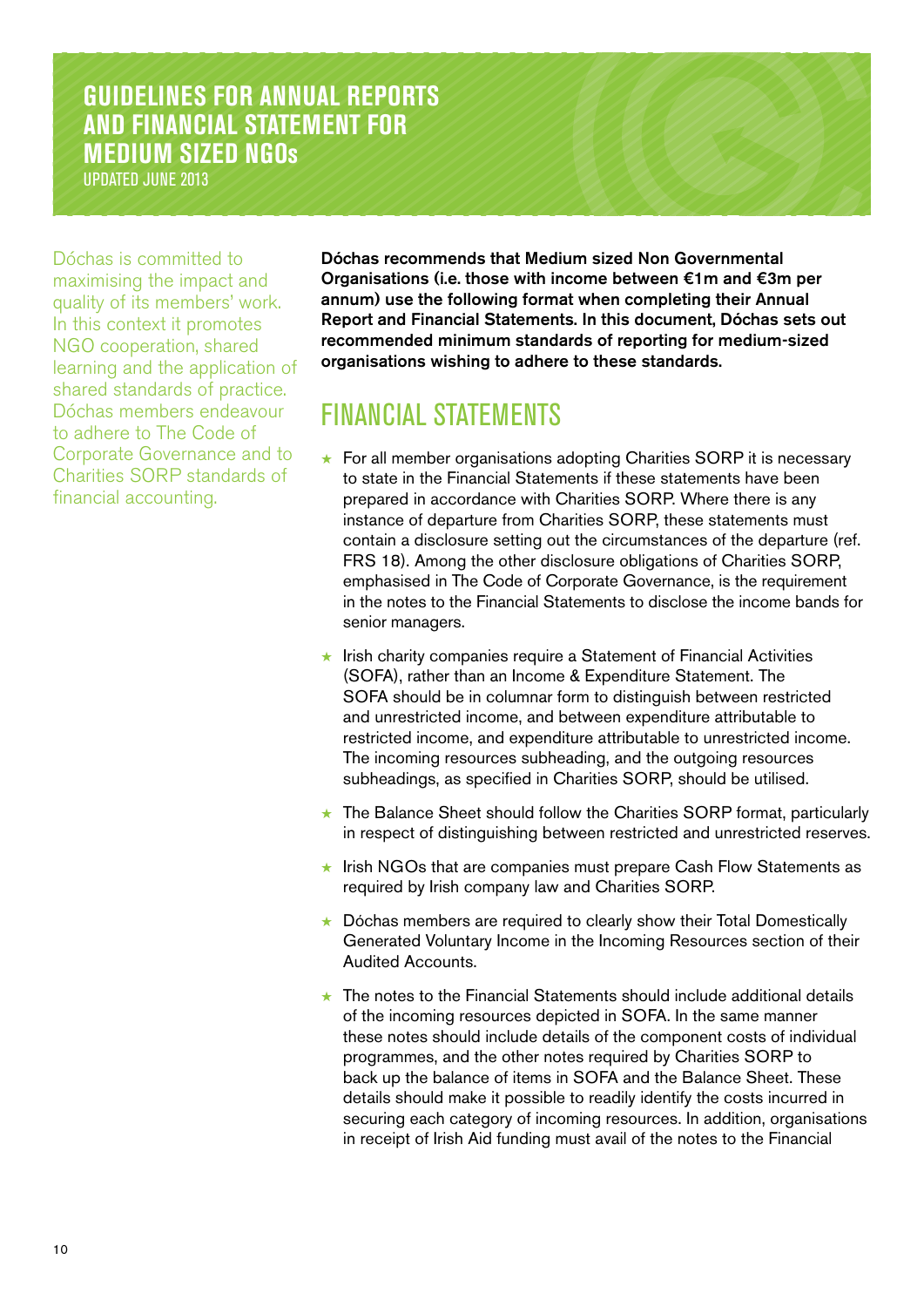UPDATED JUNE 2013

Statements to detail the extent of such support, contract by contract. Of particular importance is a clear note that tracks the movements in individual restricted funds.

Consideration should also be given to the inclusion of other SORP disclosure requirements.

## Directors' Report

#### Activities Undertaken, Results Achieved, Lessons Learned and Future Plans

- ★ The Directors' Report should generally provide a good level of detail of the activities that had been planned for the year now ended, with information on the results for that year, and reasonably extensive information on circumstances that facilitated or impeded the planned activity. There should be a detailed note on the lessons learned as a result of dealing with programme difficulties, and on how these lessons are informing future programme approaches. The Report should provide a good picture of what activities were planned for the succeeding year, generally with each activity or programme being highlighted. The organisation should report here on the systems in place for planning, managing and tracking of programmes.
- ★ The information on these aspects should be extensive enough to inform the principal stakeholders. The report should include a review of financial performance, covering income achievements and the nature and cost effectiveness of fundraising efforts, and a review of the programmes that absorbed the bulk of the resources expended. There should be a performance summary using key performance indicators.
- ★ The Directors' Report should state clearly what initiatives the board has developed in the past year, particularly in the areas of compliance with sectoral codes of practice and other initiatives ranging from improving the website, securing new income streams, raising the public profile of the organisation, to acquiring new facilities.
- ★ Larger organisations in this category should include information about the organisations' performance over recent years in terms of maximising the amount of income that translates into programme expenditure.
- ★ The Dóchas Code of Conduct on Images and Messages requires that Dóchas members "communicate our commitment to best practice in the communication of images and messages in all our public policy statements".

The Dóchas Code of Conduct on Images and Messages requires that Dóchas members "communicate our commitment to best practice in the communication of images and messages in all our public policy statements".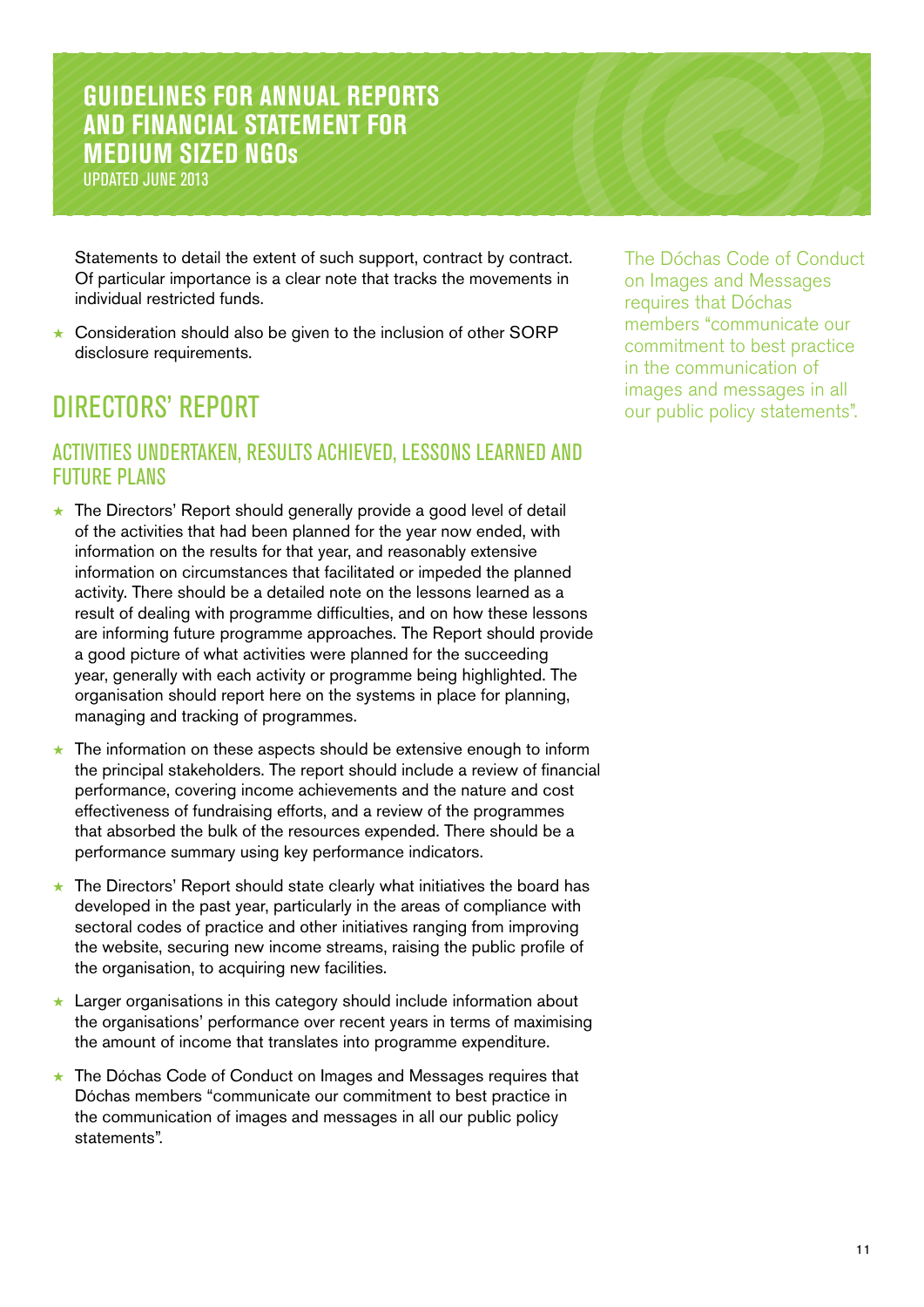UPDATED JUNE 2013

#### **GOVERNANCE**

- ★ The Directors' Report should include a section on governance, which sets out how the board oversees the strategic direction of the organisation and the steps the board takes to ensure that the organisation is setting and reaching its targets, it is signing off on annual plans and budgets, and is reviewing the outcomes of the statutory audit.
- ★ The Directors' Report should describe the division of responsibility between the board and the organisation's management, and demonstrate how the board delegates responsibility to board committees (including finance and audit committees), and explain the steps the board takes to supervise such delegations. The functions of board committees should be defined and explained in the Directors' Report or in a referenced generic document that can be readily accessed by stakeholders. The Report should mention the number of members of the board. It should refer to mechanisms for internal stakeholders (e.g. organisation members) and employees to provide recommendations or directions to the highest governance body.
- $\star$  The Directors' Report should explain how the board has adopted The Code of Corporate Governance, to the extent warranted by the scale of the organisation's operations, the nature of activities, and the information requirements of stakeholders. The Report should describe where the organisation's governing practices deviated from the Code.
- ★ The Directors' Report should set out what the board does in terms of selecting and inducting its directors, and how it takes steps to equip the directors to function properly as board members. If the Directors' Report fails to outline the board's governance approach, it means that stakeholders are unable to ascertain if the board is properly governing the organisation. If the organisation is in receipt of significant state and institutional funding, it must demonstrate in the governance statement that the faith placed in the organisation by such funders is well founded and that the board is controlling everything with a strong hand.

#### Risks

- ★ The Directors' Report should describe the steps taken by the board to identify the principal risks facing the organisation. It should state what approach is taken to identify and assess risks, and describe what risk management arrangements have been put in place, including internal processes and systems of monitoring and control.
- ★ There should be a degree of formality about this process and a comprehensive risk register should be maintained and utilised by the board for regular board reviews.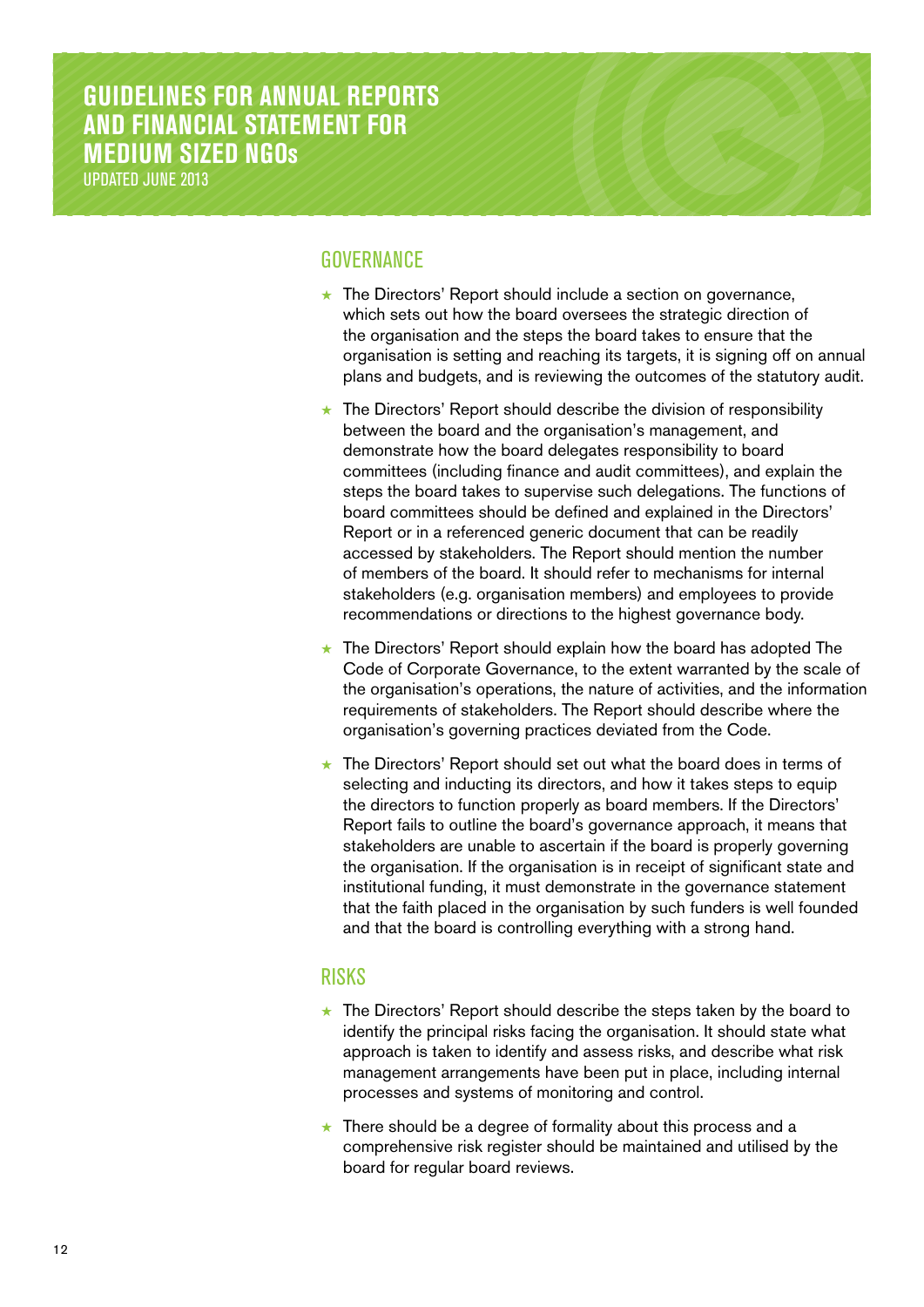UPDATED JUNE 2013

- ★ The Company Secretary should table one high-rated risk element from the risk register for discussion at each meeting of the board's Finance and Audit Committee, so that over time the main risks get this level of attention.
- $\star$  The board at each meeting should determine what actions are necessary as a result of the Committee's deliberations.

#### Reserves

- ★ The Directors' Report should contain a report on the board's approach to managing the organisation's reserves.
- ★ The Directors' Report should be quite specific regarding how the unrestricted reserves are overseen by the board.
- ★ The board should report each year in the Directors' Report on the status of the organisation's reserves, and how these match up with an explicitly formulated reserves policy.
- $\star$  There should be particular emphasis on the board's strategy in relation to designated reserves, particularly that element of unrestricted reserves that is aspired to so that the organisation could continue operations for an extended period in the event of a significant setback affecting core income.
- ★ There should also be a note on what other purposes are determined for the balance of the designated reserves, and an explanation of the policy regarding general reserves.
- ★ The core issue here is the extent to which the board concerns itself with managing its unrestricted reserves, and this is most critical where funding is received from institutions such as Irish Aid, and which is conditional on a specified level of self-financing either from current unrestricted income, or from available unrestricted reserves. In determining the purposes for components of the designated reserves, there should be an explanation of how these designations have been influenced by the highest rated risks identified by the risk assessment process.

The core issue here is the extent to which the board concerns itself with managing its unrestricted reserves, and this is most critical where funding is received from institutions such as Irish Aid, and which is conditional on a specified level of selffinancing either from current unrestricted income, or from available unrestricted reserves.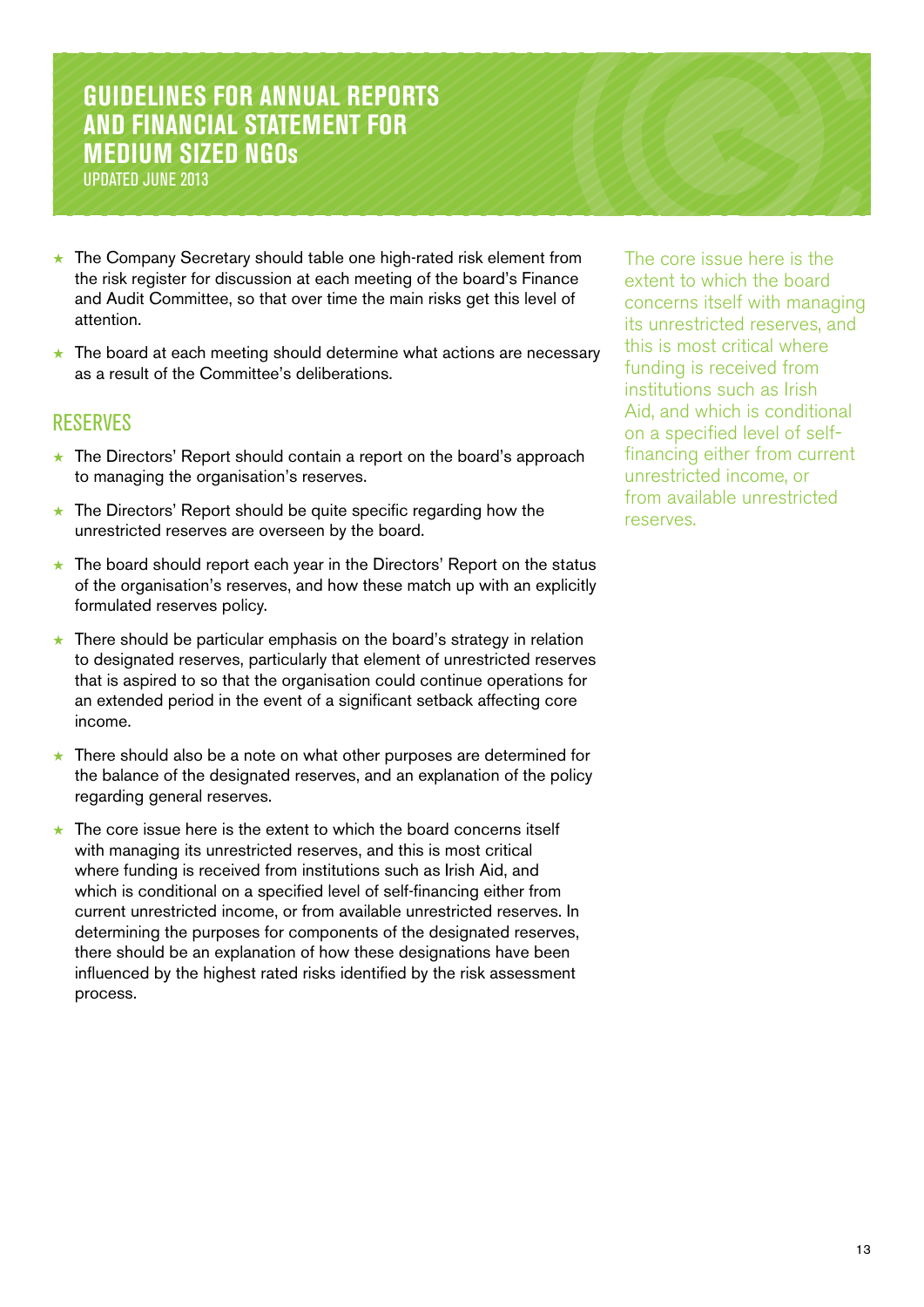## **AND FINES FOR GUIDELINES FOR ANNUAL REPORTS AND FINANCIAL Statements**

For Large Sized NGOs Updated June 2013

 $\mathcal{L}_{\mathcal{A}}$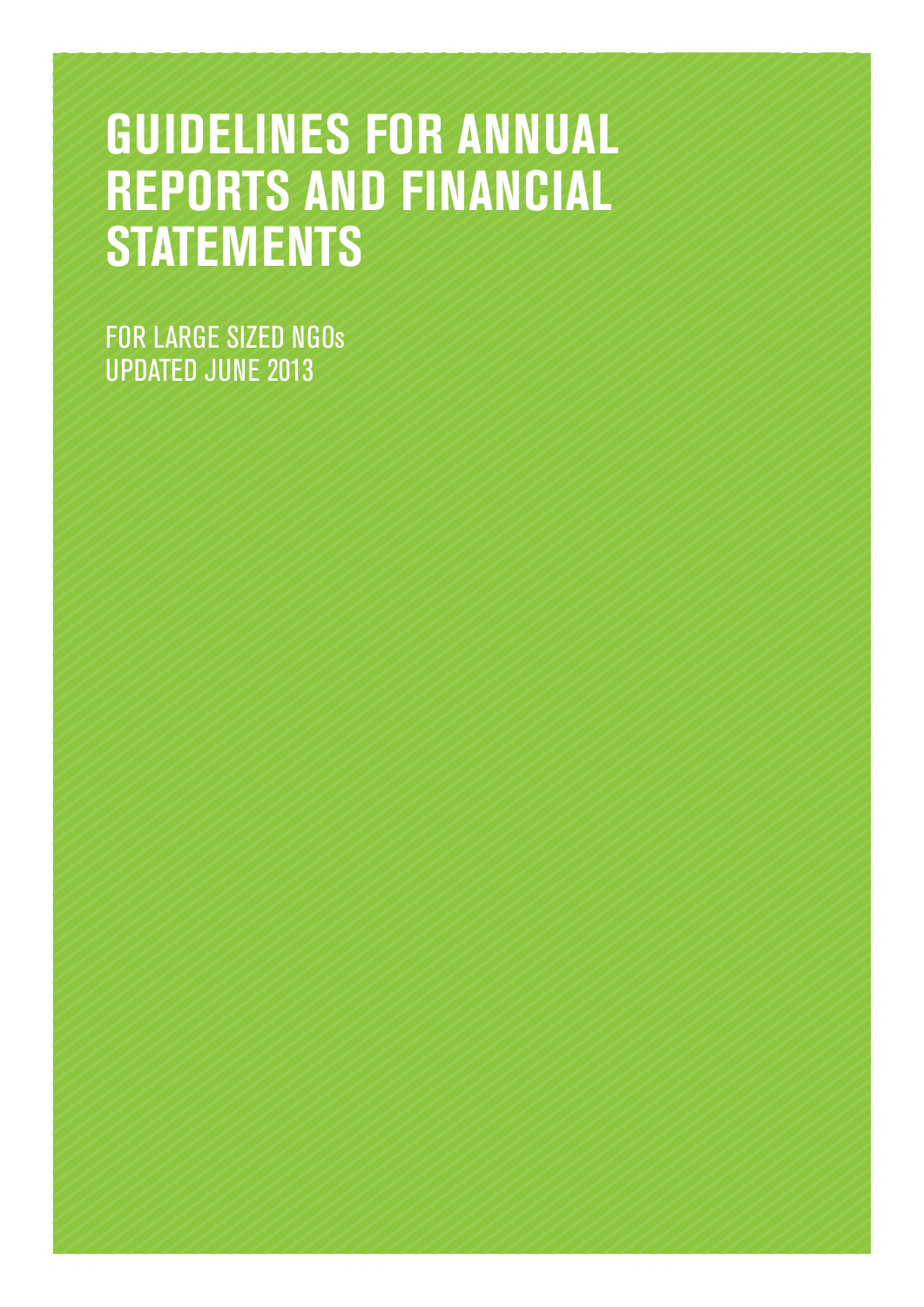UPDATED JUNE 2013

Dóchas recommends that Large sized Non Governmental Organisations (i.e. those with income between **€**3m and **€**10m per annum) use the following format when completing their Annual Report and Financial Statements. In this document, Dóchas sets out recommended minimum standards for large-sized NGOs, wishing to adhere to these standards.

## FinANcial Statements

- ★ For all member organisations adopting Charities SORP, it is necessary to state in the Financial Statements if these statements have been prepared in accordance with Charities SORP. Where there is any instance of departure from Charities SORP, these statements must contain a disclosure setting out the circumstances of the departure (ref. FRS 18). Among the other disclosure obligations of Charities SORP, emphasised in The Code of Corporate Governance, is the requirement in the notes to the Financial Statements to disclose the income bands for senior managers.
- ★ Irish charity companies require a Statement of Financial Activities (SOFA), rather than an Income & Expenditure Statement. The SOFA should be in columnar form to distinguish between restricted and unrestricted income, and between expenditure attributable to restricted income, and expenditure attributable to unrestricted income. The incoming resources subheading, and the outgoing resources subheadings, as specified in Charities SORP, should be utilised. Because of their scale and complexities these organisations will be able to fully exploit the components of SOFA. In some cases organisations will find that the incoming resources and expenditure sub-headings in SOFA may not adequately allow identification of all categories of income and expenditure, and in such cases the organisation will avail of the notes to the Financial Statements to elaborate on these details
- ★ The Balance Sheet should follow the Charities SORP format, particularly in respect of distinguishing between restricted and unrestricted reserves. The amount of detail in the Balance Sheet in respect of reserves will be quite significant, reflecting the complex trail of income and expenditure that impacts on the reporting of year-end reserves.
- ★ Irish NGOs that are companies must prepare a Cash Flow Statement as required by Irish Company law and Charities SORP.

Dóchas is committed to maximising the impact and quality of its members' work. In this context it promotes NGO cooperation, shared learning and the application of shared standards of practice. Dóchas members endeavour to adhere to The Code of Corporate Governance and to Charities SORP standards of financial accounting.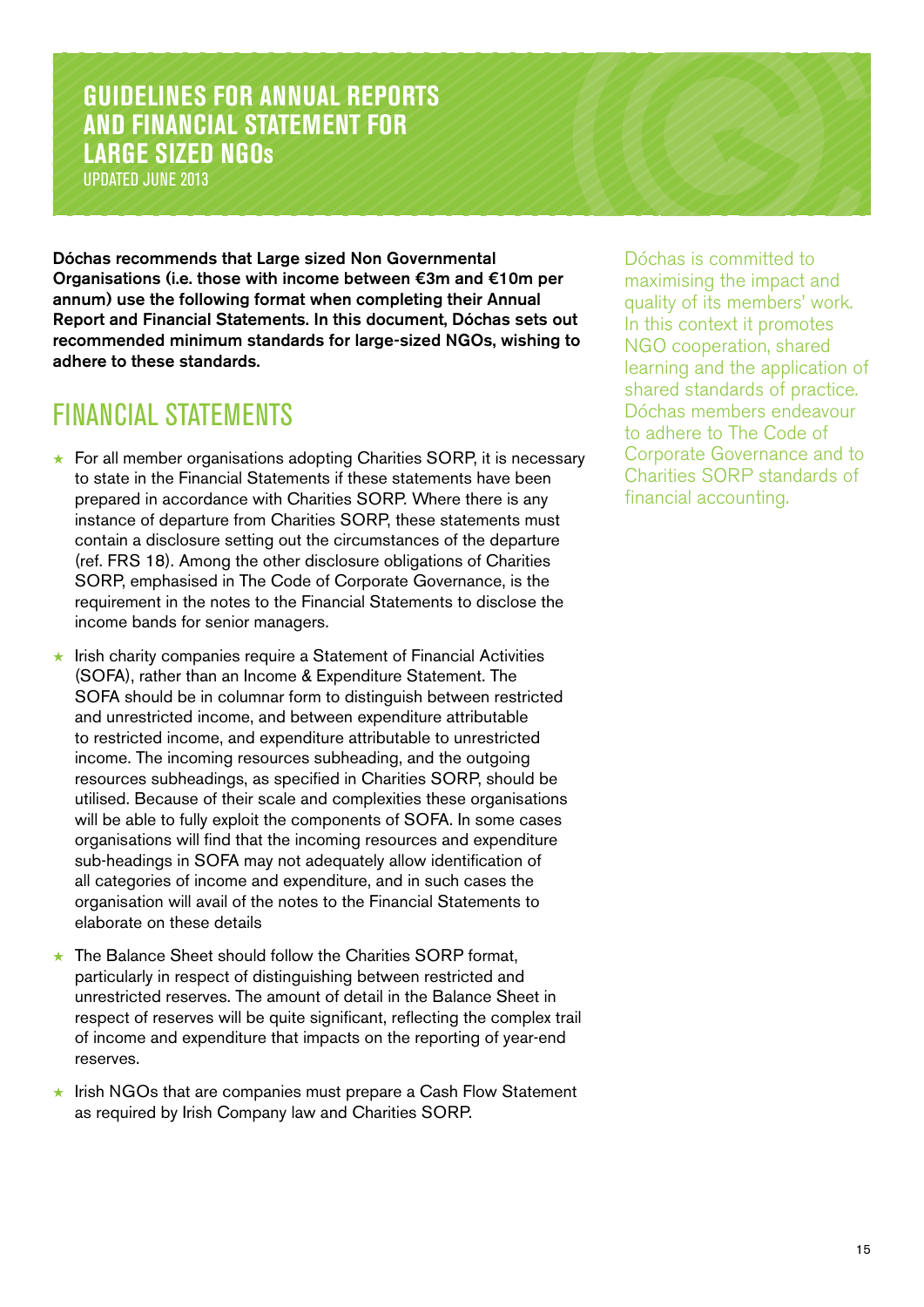UPDATED JUNE 2013

- ★ Dóchas members are required to clearly show their Total Domestically Generated Voluntary Income in the Incoming Resources section of their Audited Accounts.
- $\star$  The notes to the Financial Statements should include additional details of the incoming resources depicted in SOFA. In the same manner these notes should include details of the component costs of individual programmes, and the other notes required by Charity SORP to back up the balance of items in SOFA and the Balance Sheet. These details should make it possible to readily identify the costs incurred in securing each category of incoming resources. In addition, organisations in receipt of Irish Aid funding must avail of the notes to the Financial Statements to detail the extent of such support, contract by contract. Of particular importance is a clear note that tracks the movements in individual restricted funds.
- $\star$  Consideration should also be given to the inclusion of other SORP disclosure requirements.

## Directors' Report

#### Activities Undertaken, Results Achieved, Lessons Learned and Future Plans

★ Most of the organisations in this category have a big story to tell about programme planning and results. The Directors' Report should provide a good level of detail of the activities that had been planned for the year now ended, with information on the results for that year, and quite extensive information on circumstances that facilitated or impeded the planned activity. Where possible such circumstances should be well illustrated. There should be a detailed note on the lessons learned as a result of dealing with programme difficulties, and on how these lessons are informing future programme approaches. The Report should provide a good picture of what activities were planned for the succeeding year, generally with each activity or programme being highlighted. The organisation should report here on the systems in place for planning, managing and tracking of programmes. All of this should be described within the wider context of the organisation's longer term strategic planning, which underpins the annual plans and performance.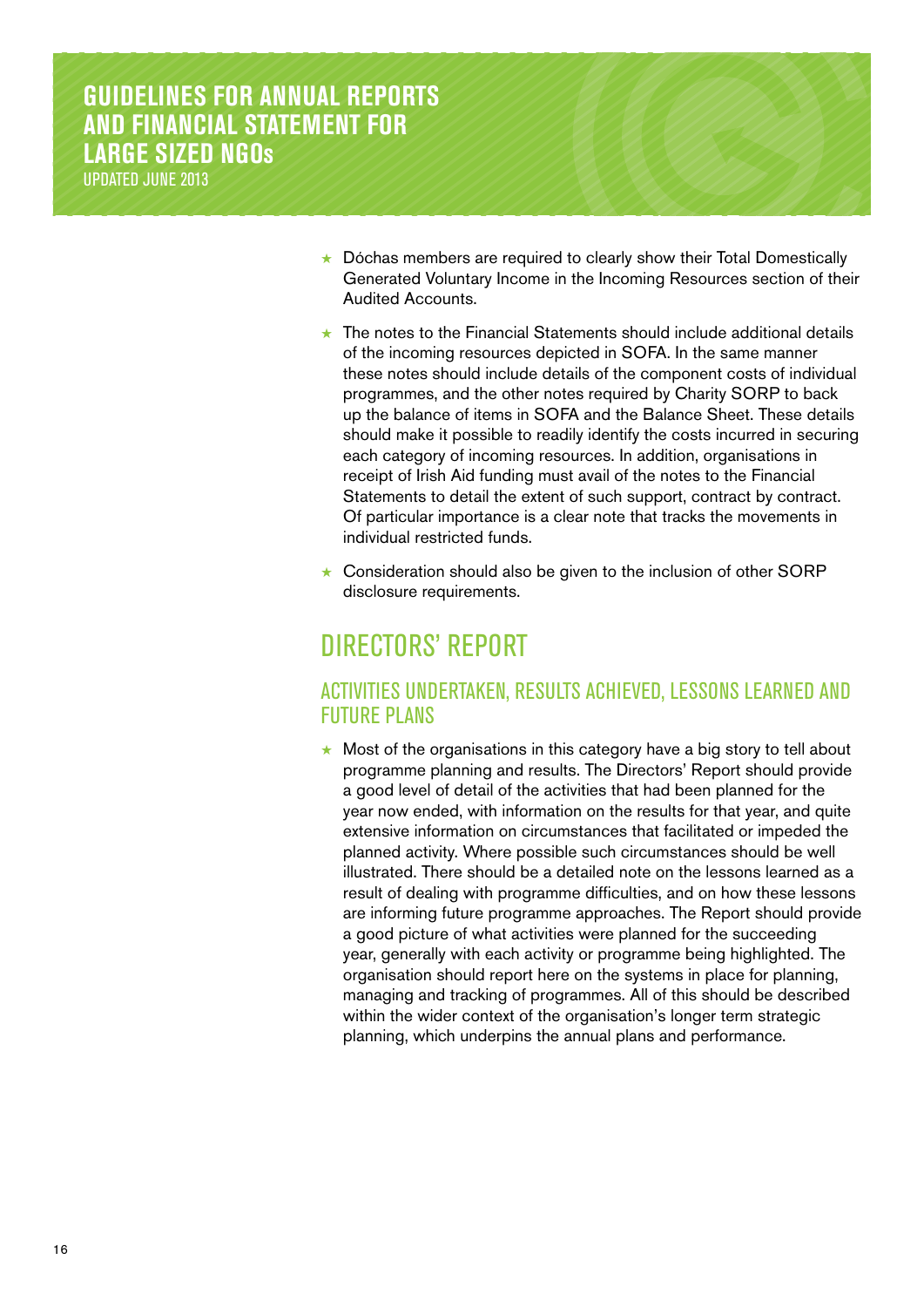UPDATED JUNE 2013

- The information on these aspects should be extensive enough to inform stakeholders and acknowledge the contributions of the principal stakeholders. When reporting on completed activities, the directors should provide a review of the financial performance aspects, including income achievements and associated difficulties. There should be a report on the impact of the programmes and other activities, supported by a graphical summation of the outlays. In all cases this review should include a set of key performance indicators that demonstrate, for example, the cost efficiency of fundraising and overhead spend, and the co-funding ratios in respect of grant-aided programmes. Such key performance ratios should also be employed in-house and imbedded into management accounting reports to the board.
- ★ The Directors' Report should state clearly what initiatives the board has developed in the past year, particularly in the areas of compliance with sectoral codes of practice and other initiatives ranging from improving the website, securing new income streams, raising the public profile of the organisation, to acquiring new facilities.
- ★ The Dóchas Code of Conduct on Images and Messages requires that Dóchas members "communicate our commitment to best practice in the communication of images and messages in all our public policy statements".

#### **GOVERNANCE**

- ★ The Directors' Report should include a section on governance, setting out how the board oversees the strategic direction of the organisation, and the steps the board takes to ensure that the organisation is setting and reaching its targets, that it is signing off on annual plans and budgets, and is reviewing the outcomes of the statutory audit.
- Given the greater complexity of these organisations, the Directors' Report should clearly state what authority is specifically reserved to the board and not delegated to management, over and above the matters normally reserved to the board. Such exceptional matters would include acquisition and disposals of property, integration with another organisation, and use of financial instruments.
- ★ The Directors' Report should describe the division of responsibilities between the board and the organisation's management, and demonstrate how the board delegates responsibility to board committees (including finance and audit committees), and explain the steps the board takes to supervise such delegations.

The Dóchas Code of Conduct on Images and Messages requires that Dóchas members "communicate our commitment to best practice in the communication of images and messages in all our public policy statements".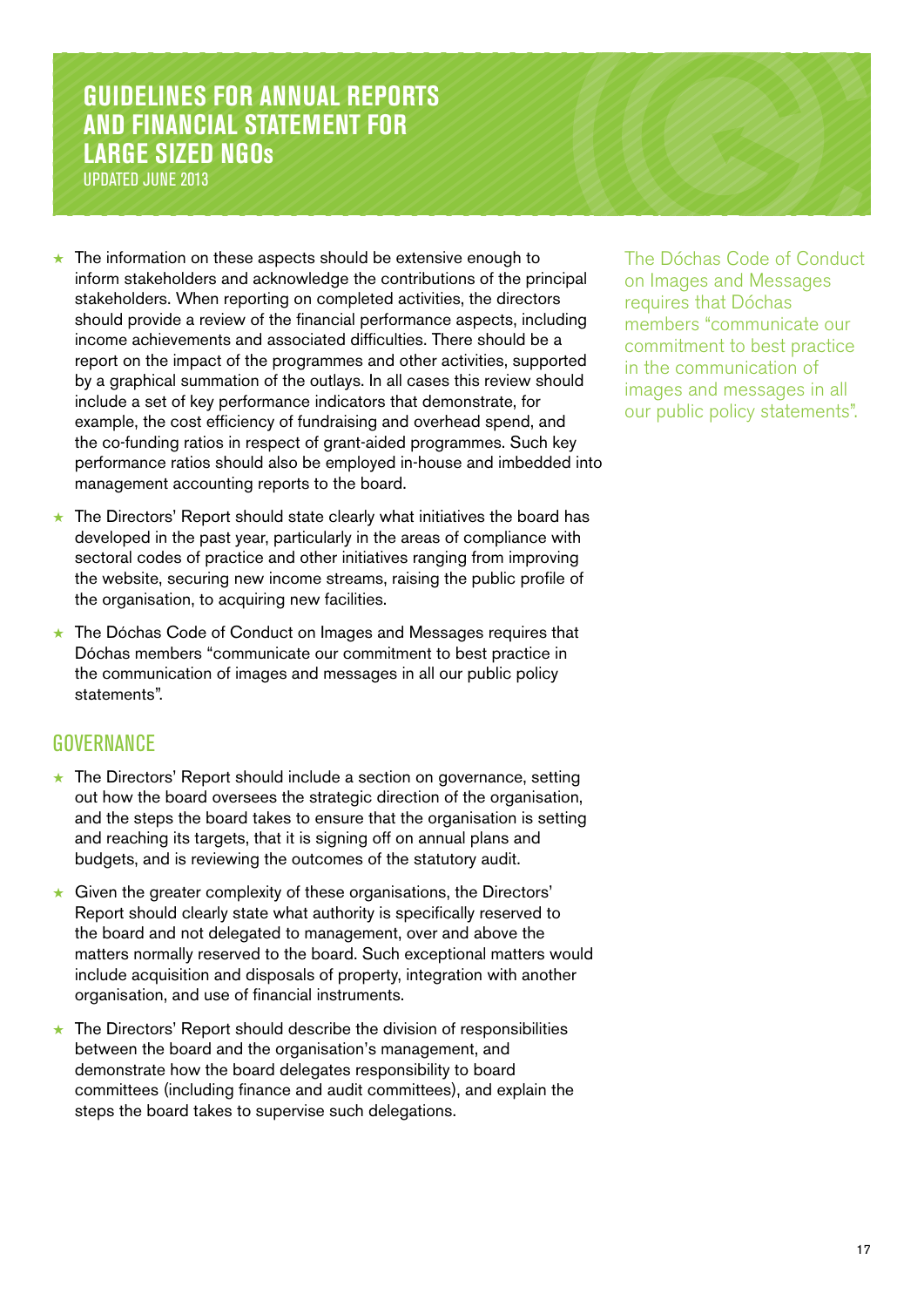UPDATED JUNE 2013

- ★ The functions of board committees should be defined and explained in the Directors' Report or in a referenced generic document that can be readily accessed by stakeholders. There should be an explanation of the committees formed by the board to relieve it of the detail of governance and of how such committees inform the board of their deliberations. It should refer to mechanisms for internal stakeholders (e.g. organisation members) and employees to provide recommendations or directions to the board.
- ★ The Directors' Report should explain how the board has adopted The Code of Corporate Governance, to the extent warranted by the scale of the organisation's operations, the nature of activities, and the information requirements of stakeholders. The Report should describe where the organisation's governing practice deviated from the Code.
- ★ The Directors' Report should set out what the board does in terms of objectively selecting and inducting its directors, and how it takes steps to equip the directors to function properly as board members. Organisations in this category will require directors with relevant skills and experience, capable of functioning in the key board committees. The Directors' Report should clarify that the replacement of chairpersons and of directors is the specific responsibility of a designated board committee.
- ★ If the Directors' Report fails to outline the board's governance approach, it means that stakeholders are unable to ascertain if the board is properly governing the organisation. If the organisation is in receipt of significant state and institutional funding, it must demonstrate in the governance statement that the faith placed in it by such funders is well founded and that the board is controlling everything with a strong hand.

#### Risks

★ Most organisations in this category have a heightened exposure to financial, organisational, and environmental risks in comparison to the medium and smaller organisations. The financial risks are unique for most organisations in this category, as they result from the level of treasury management and from the financial transactions undertaken internationally by such an organisation. Such risks include interest rate risk, foreign exchange risk, liquidity risk and credit risk. The Directors' Report should report annually on these recurring risks, since they are largely the consequences of an organisation's treasury and currency operations, and the directors should reaffirm that these recurring financial risks are managed and overseen by the board, and that all financial and treasury transactions are managed in a non-speculative manner.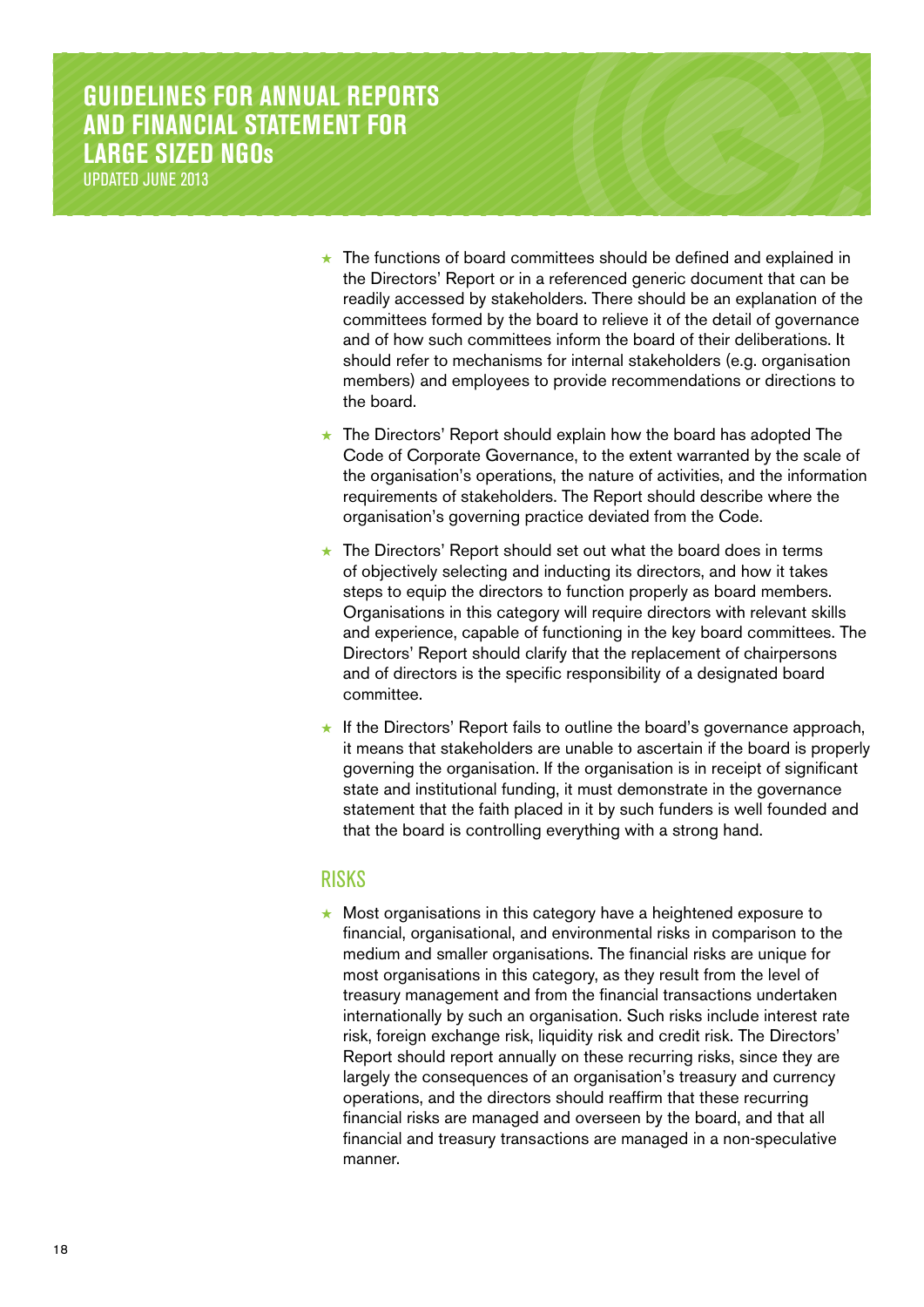UPDATED JUNE 2013

- The balance of critical risks are often much less visible, and by their nature occur without fanfare and at the most inconvenient times. The Directors' Report for any such organisation should therefore describe carefully the steps taken by the board to identify such risks facing the organisation. It should state what approach is taken to assess these risks and install risk management arrangements. The latter should include systems of monitoring and control, to ensure critical risks are avoided or their impact mitigated. Particular emphasis should be placed on risks that could impact on the communities or individuals that the organisation is working with, as well as risks to staff, and reputational risks that could damage the capacity of the organisation to continue in operation.
- $\star$  There should be a high degree of formality about this process and a comprehensive risk register should be maintained and utilised by the board for regular board reviews of risks.
- ★ The board must demonstrate that it conducts a periodic and formal review of risk exposures, using a formal methodology.
- $\star$  The Directors' Report should specify that the initiatives taken by the board (or delegated by the board to board committees, or to management) to mitigate or control identified significant risks are imbedded into the internal processes and procedures of the organisation, and are a recurring theme at board meetings and at meetings between the Chairperson of the board and the senior management.

#### Reserves

- $\star$  In the case of most of the organisations in this category, reserves are a core dimension of the balance sheet. The unrestricted reserves need to be analysed into a set of designated reserves appropriate to the needs and challenges of the organisation, other than those unrestricted reserves to be regarded as general reserves.
- ★ The designated reserves should particularly provide a cushion to allow the organisation to survive any sudden and significant interruption in income flow, capable of tiding the organisation over for at least three months.
- ★ There should also be a note on what other purposes are determined for the balance of the designated reserves, and an explanation of the policy regarding general reserves, as some of the latter may be completely illiquid, being invested in assets and working capital.

There should be a high degree of formality about this process and a comprehensive risk register should be maintained and utilised by the board for regular board reviews of risks.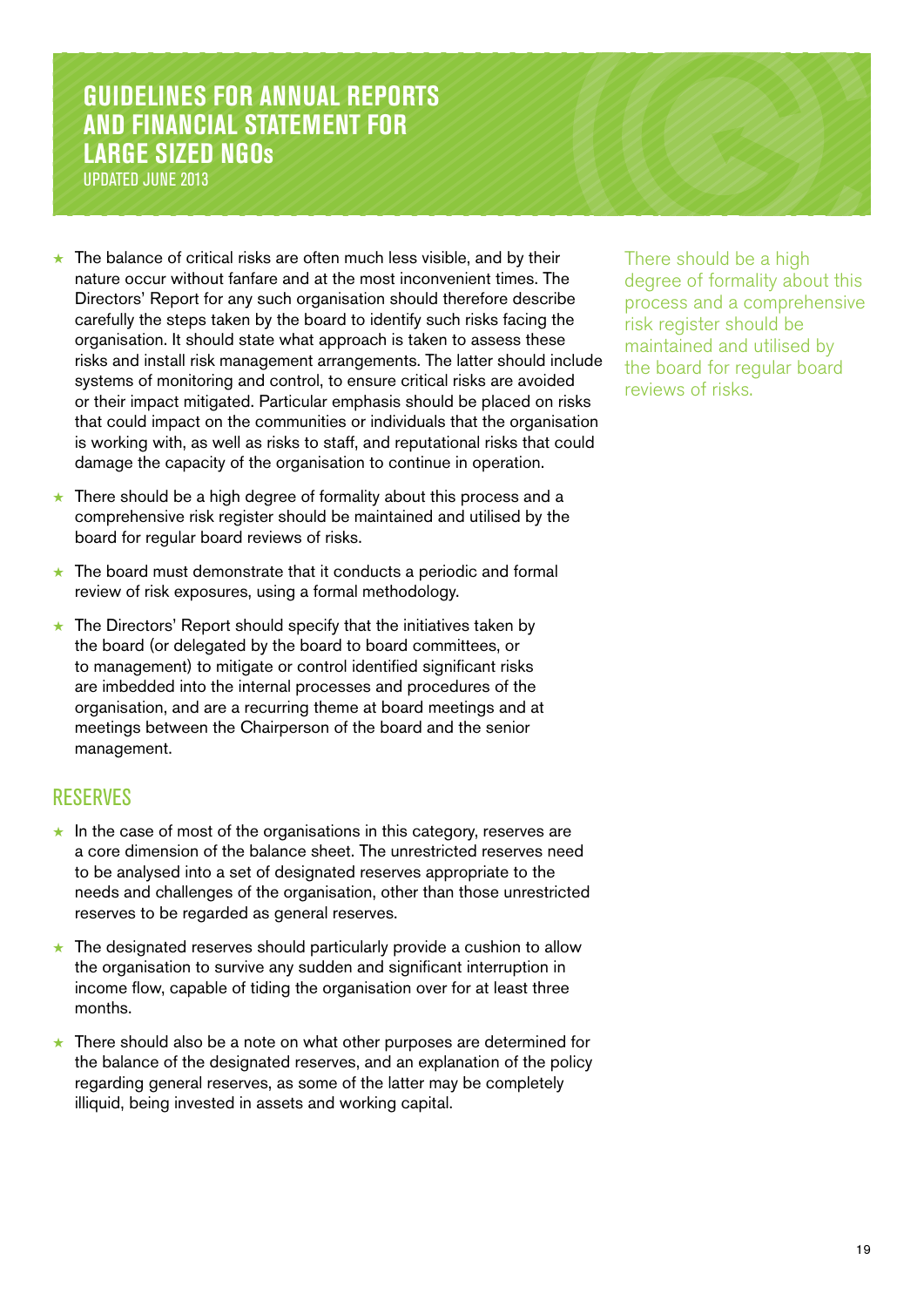UPDATED JUNE 2013

- $\star$  The core issue here is the extent to which the board concerns itself with managing its unrestricted reserves, and this is most critical where funding is received from institutions such as Irish Aid, and which is conditional on a specified level of self-financing either from current unrestricted income, or from available unrestricted reserves. In determining the purposes for components of the designated reserves, there should be an explanation of how these designations have been influenced by the highest rated risks identified by the risk assessment process.
- ★ The directors must offer a detailed reserves policy to its stakeholders, which policy should get to the heart of the reserves strategy of the organisation, defining a roadmap capable of bringing reserves to the target levels defined in the reserves policy.
- ★ Restricted reserves are also of concern to the board, as these reserves carry obligations for the organisation, contractual or otherwise, to the providers of these funds to disburse these restricted reserves in a manner compatible with the restrictions. The Directors' Report should demonstrate to those providing such reserves that proper tracking of unused restricted reserves is in place, and that these reserves will be properly reported on until they are fully expended.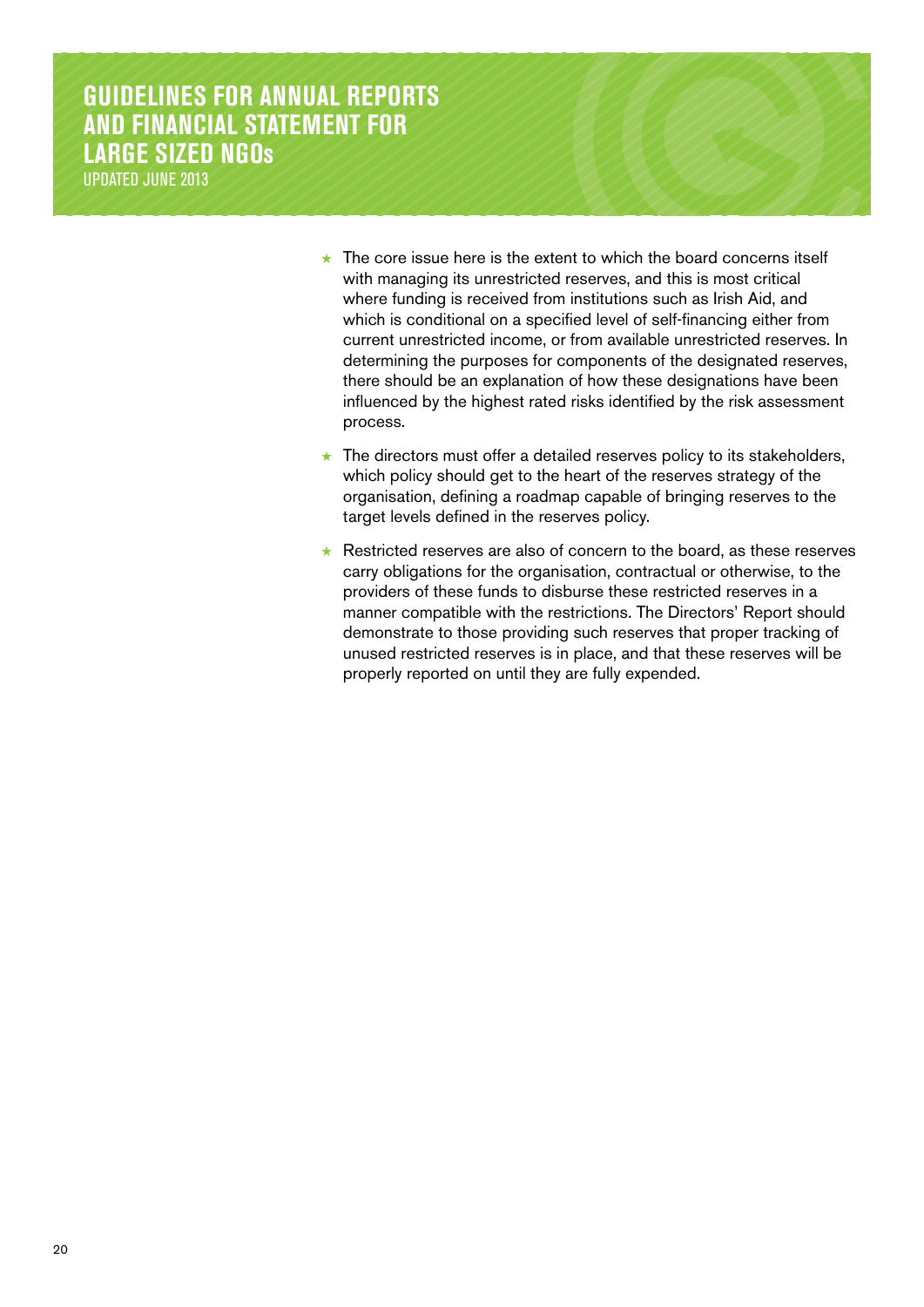## **appendix 1**

## A Note on Charities SORP

SORP, the Statement of Recommended Practice, Accounting and Reporting by Charities (2005) was developed, in accordance with Accounting Standards Board guidelines, by the Charity Commission for England and Wales, and by the Scottish Regulator. While Charities SORP has no jurisdiction outside UK, most Irish charity companies have voluntarily adopted it in order to follow respected practice in relation to accounting and reporting, and most particularly to satisfy their stakeholders in this regard. The Accounting Standards Board remains satisfied that Charities SORP does not conflict with accounting standards or with current accounting practices.

Adopting Charities SORP voluntarily is prudent for Dóchas member organisations because it provides a best practice approach in respect of accounting and reporting. Member organisations generally have critical stakeholders who are expecting this level of accounting and reporting as a prerequisite of remaining in such a stakeholder relationship.

For Dóchas members, therefore, it is an issue of determining the extent to which it should comply with Charities SORP standards. This judgment rests with the directors as constituting the board, which must determine how much of Charities SORP is appropriate and warranted in respect of the accounting approach, and the subsequent annual financial statements and annual report.

Adopting Charities SORP voluntarily is prudent for Dóchas member organisations because it provides a best practice approach in respect of accounting and reporting.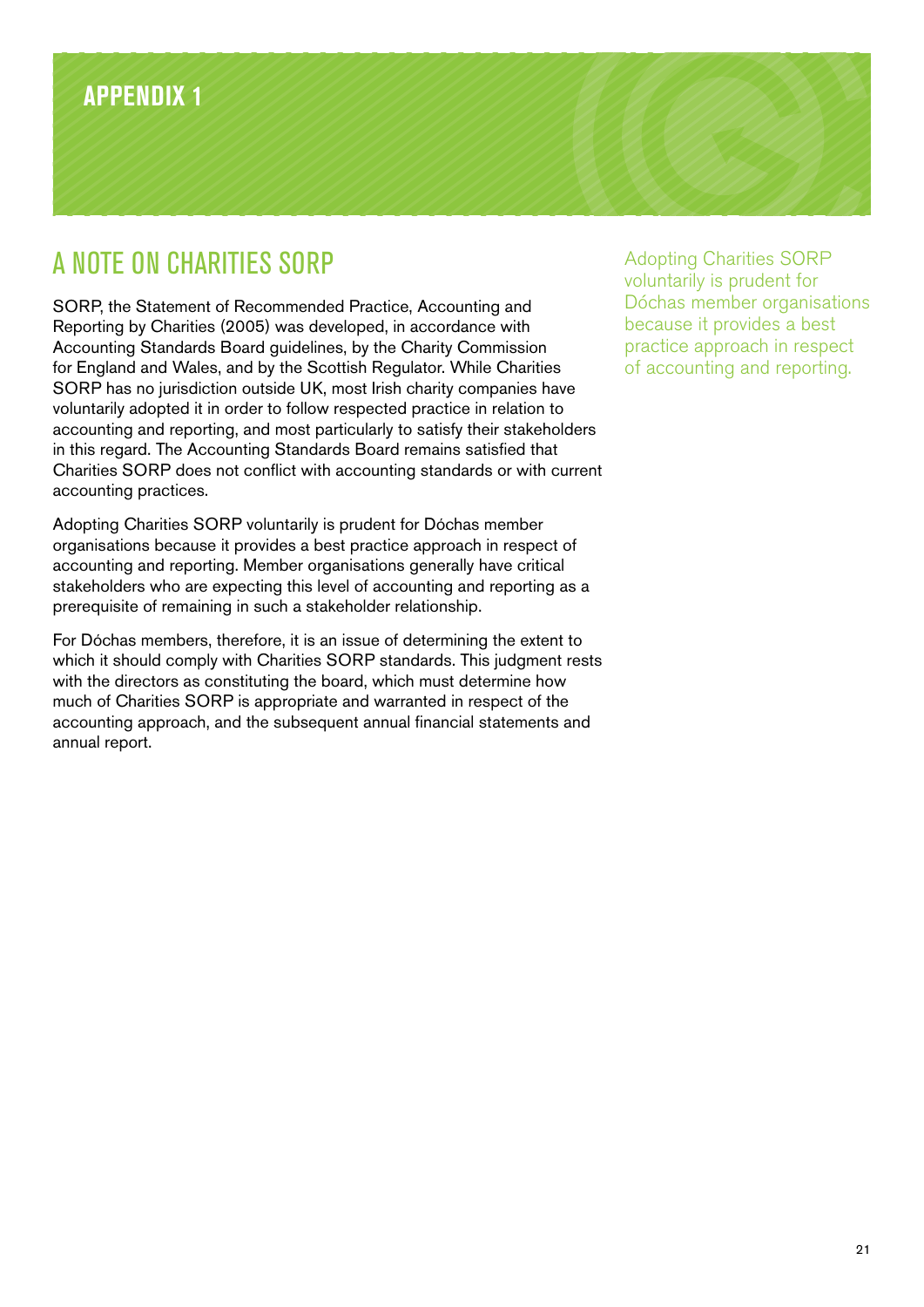

In general terms Charities SORP requires, inter alia, the following in the financial statements and annual report:

- ★ The Financial Statements (and particularly the Statement of Financial Activities) to be presented in a specified layout that distinguishes, for example, between specific categories of income and specific categories of expenditure
- $\star$  Details of the objectives, aims, strategy and major activities undertaken by the entity
- ★ Reports on achievements and performance in an informative and meaningful manner, pertinent to the affairs of the specific member organisation
- $\star$  A statement of directors' responsibilities regarding the financial statements, in compliance with accounting practices
- ★ A clear statement and details of the organisation's reserves policy
- $\star$  A risk management statement, outlining what the board has undertaken in respect of identifying and understanding its risks, what steps have been put in place to quantify and rank risks, and what initiatives are imbedded at board level to oversee the most highly-ranked risk exposures.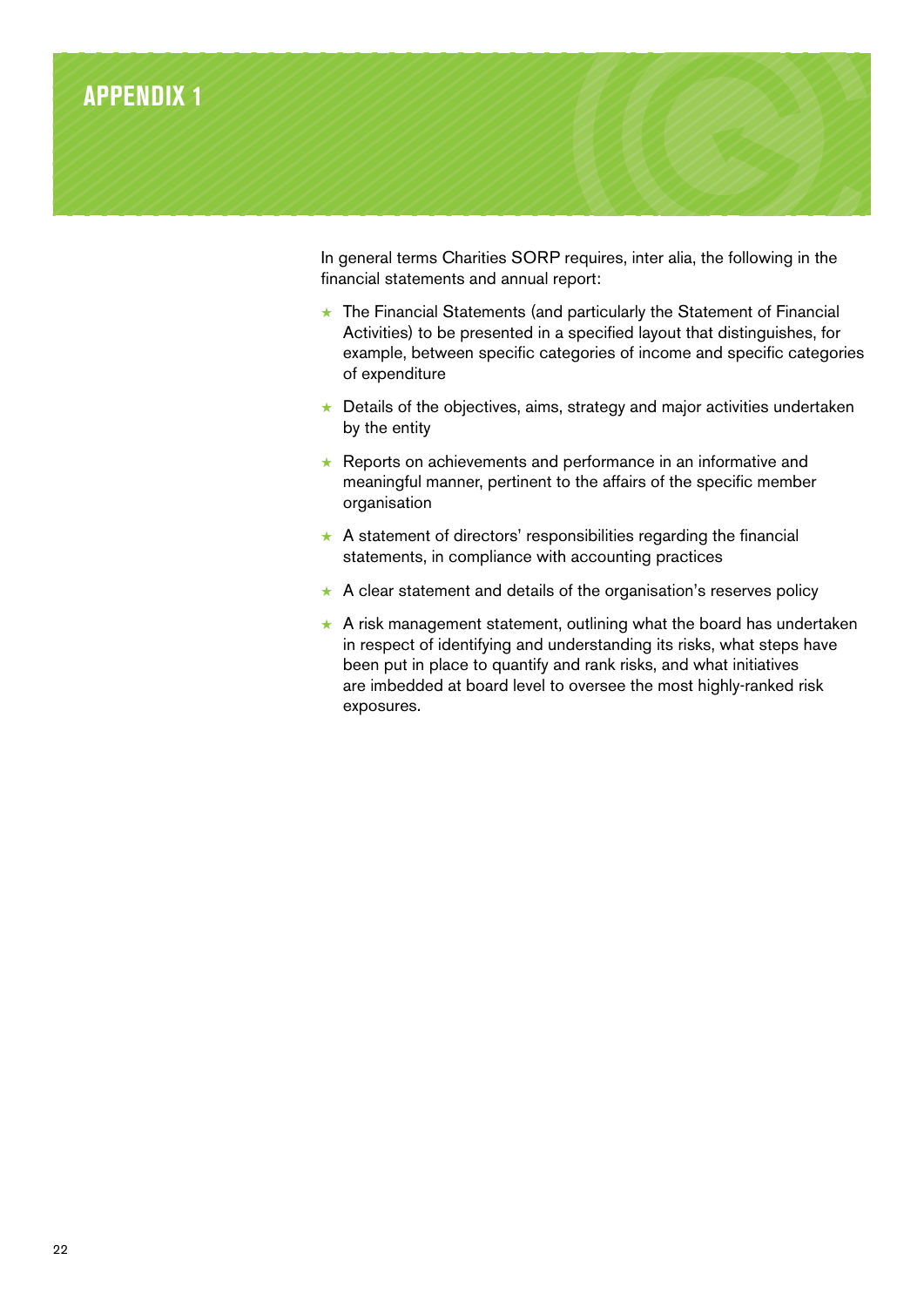## **Appendix 2**

## The Code of Corporate Governance

The second guidance document in determining appropriate information and content in the financial statements and annual report is the Irish Development NGOs Code of Corporate Governance ("The Code of Corporate Governance"), which Dóchas co-authored in 2009 in conjunction with the Corporate Governance Association of Ireland (CGAI). The Code of Corporate Governance was developed to help each Dóchas member to determine an appropriate approach to its governance obligations. The existence of this Code is invaluable to NGDO's, releasing them from the necessity that would otherwise exist to interpret the Combined Code on Corporate Governance, which is primarily directed at the boards of public listed companies, and which would be an excessively cumbersome tool for most NGDO's to interpret and to apply appropriate elements.

Members of Dóchas are encouraged by Dóchas to adapt The Code of Corporate Governance to their specific circumstances. The Code requires each organisation to adopt the principles contained in this Code, such adoption to be at the discretion of the boards of the entity, regarding what elements of the Code are appropriate to the scale, nature of activities of the entity, and the requirements of its stakeholders. The Code stipulates that the organisation's board must state, in its financial statements and annual report, the nature and extent of such adoption. The Code permits an organisation to determine the appropriate degree of adoption, explaining in the annual financial statements and annual report the extent of adoption and non-adoption, using the principle of "comply or explain".

The Code of Corporate Governance is about requiring the board to demonstrate (through its stewardship and in its annual reporting) how well the entity is governed, and consequently the annual report should, inter alia, detail:

- ★ How the organisation operates
- How it is held accountable
- ★ The circumstances determining the extent of adoption or non-adoption of The Code of Corporate Governance by the directors, given that the Code is not mandatory in Ireland
- ★ How the entity is led and controlled by the board

The Code of Corporate Governance is about requiring the board to demonstrate (through its stewardship and in its annual reporting) how well the entity is governed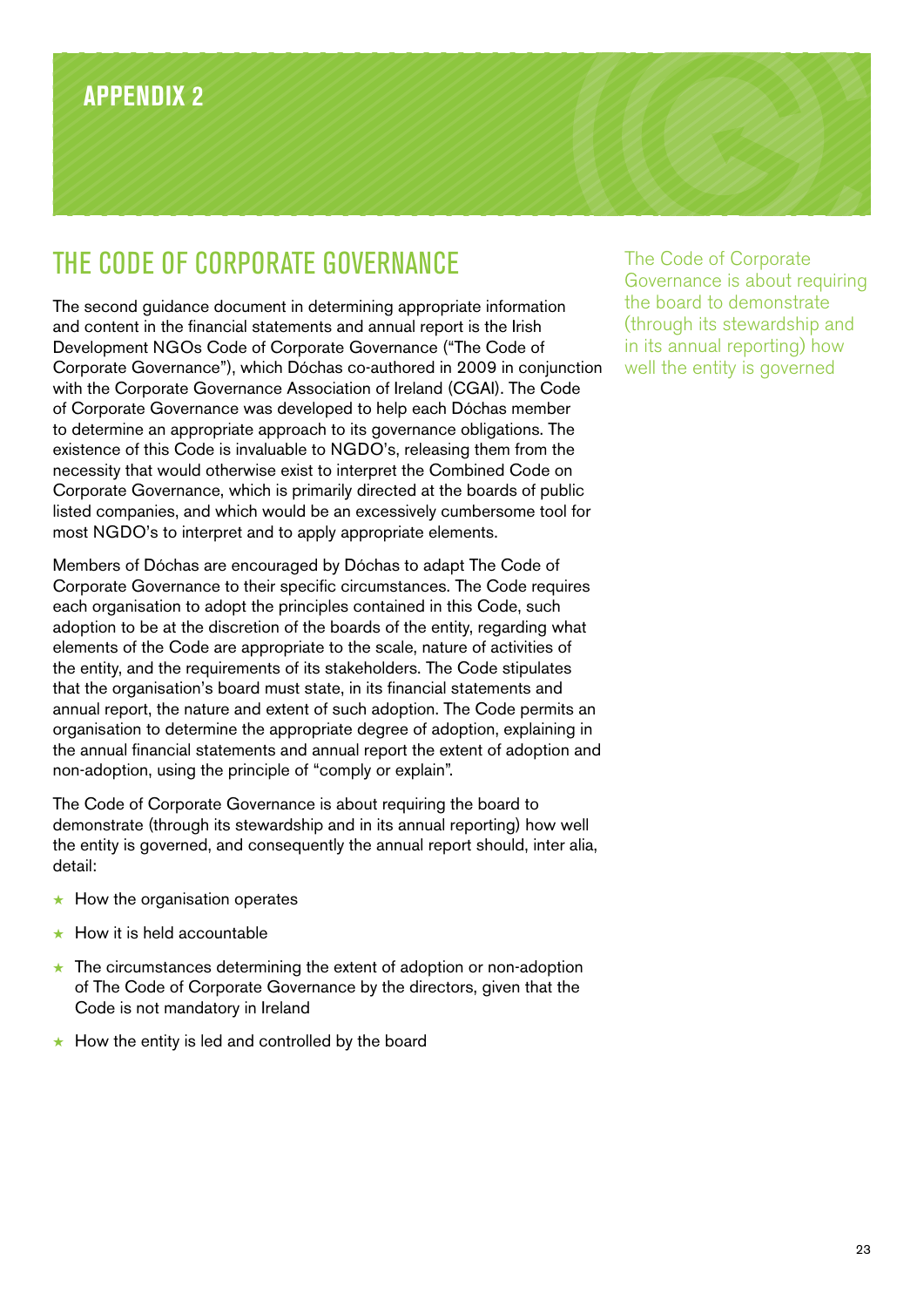

- ★ The board's collective responsibility for performance, for solvency and for meeting its obligations
- ★ The board's specific reserved responsibilities
- ★ The board's arrangements for its own periodic review and for renewing the board's directors
- ★ How the board has delegated its responsibilities to its CEO, to its committees, and to its volunteers where appropriate, clearly showing how the board oversees all such delegations
- ★ How the board and directors' integrity is overseen
- ★ How the company meets its obligations to be open to all its stakeholders.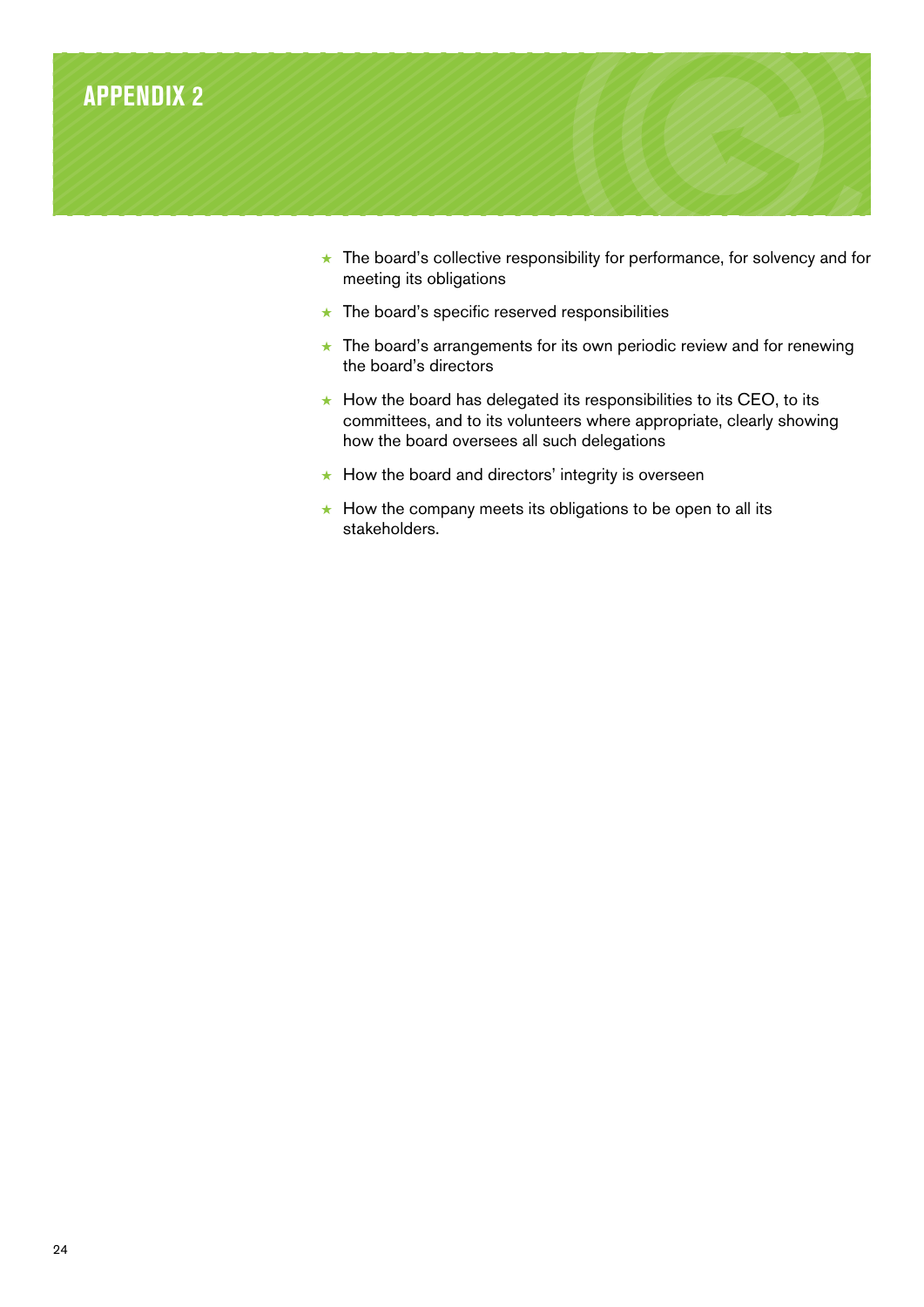Every effort has been made to ensure that this document complies with the NCBI Clear Print Guidelines. Should you encounter a difficulty in accessing this publication please inform Dóchas at media@dochas.ie as we will be continuing to work to improve our documentation.